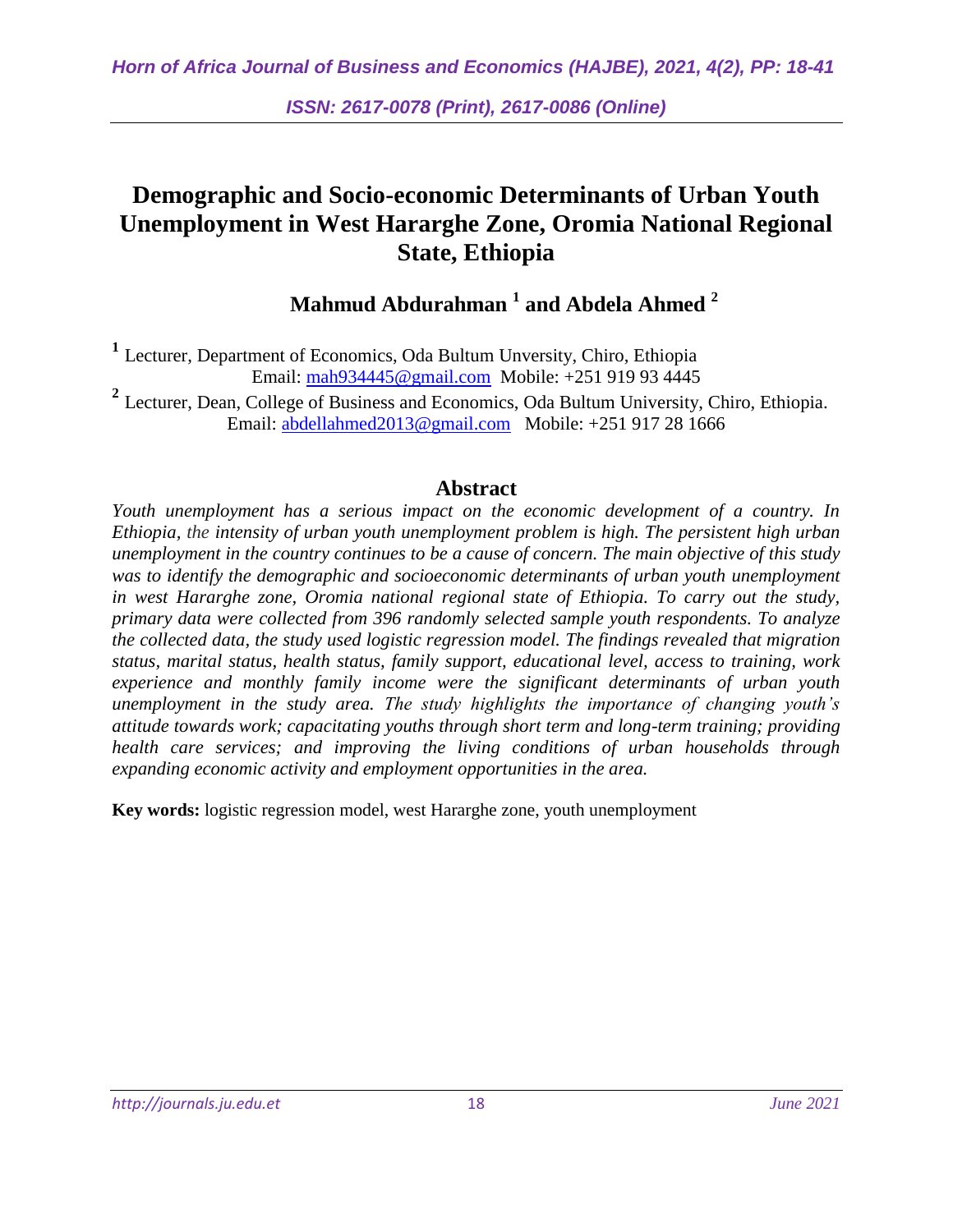## **1. INTRODUCTION**

Unemployment has a close linkage with the state of the economy across the world which is often used as a measurement of the healthiness of the economy. It is one of the main challenges of the modern era in both developed and developing countries. Unemployment in developing countries is expected to increase by half a million per year in the year 2018 and 2019 (ILO, 2018). Together with populace boom and elevated poverty, unemployment has a significant effect on growth and development. It causes a waste of economic resources like the efficient labour force and influences the long run growth capacity of an economy. Unemployment offers upward thrust to private and social troubles in the society which includes accelerated crimes, suicides, poverty, alcoholism and prostitution. Excessive degree of unemployment problem can also make a contribution to unfold of HIV/AIDS in developing nations. In general, unemployment affects household income, health, government revenue and hence GDP and development at large (Rafik et al., 2010).

Youths are universally accepted as a crucial part of any society. Due to this, both international and local programmes as well as institutions give great concern for youths. Youths, which the United Nations defined as, those between the ages of 15-24, are more affected by unemployment. They are among the most important resources countries need to have in order to bring about prosperity (Chikako, 2018). Despite economic recovery, youth unemployment remains high, and they are more likely to be unemployed than adults around the world. Around one fifth of the world's young people are not in employment, education or training (ILO, 2018).

As a county, Ethiopia, continues to experience a sustained increase in birth rate, it remains as one of the fastest growing country in the world. A large share of its population is now composed of children and young adults. With this surge in population, majority of the youth does not absorb by the formal economy (CBMS, 2018). At present, youth unemployment is an ongoing problem in Ethiopia. Most of the people under 25 years old who want to work are not able to get jobs. Around 35 percent of these people have been in this state for more than a year now. In the urban areas 24 percent of the 15 to 24 years old are unemployed (Ibid, 2018).

The economic transition away from an agrarian base depends in part on the efficient functioning of urban labor market (Lercari et al., 2017). Ethiopia is one of the developing countries with the highest growth rate of urbanization. This high growth rate of Ethiopian urban centers brings considerable challenges to the country. One of the developmental challenges facing urban Ethiopia today is unemployment (Fitsum, 2014). Despite the growth in the labor force, employment growth is inadequate to absorb labor market entrants in urban areas. The April 2014 Central Statistical Agency survey result reveals that unemployed population in urban areas of the country was 1,432,368 with unemployment rate of 17.4 percent. The rate of unemployment for youth 25.3 percent covers 1,096,936 youth unemployed population in urban areas, which was higher than that of the total, adult and older age categories in 2018 (CSA, 2018). Due to population pressure and increase in rural to urban migration, the number of youths looking for work is expected to increase from year to year in urban Ethiopia.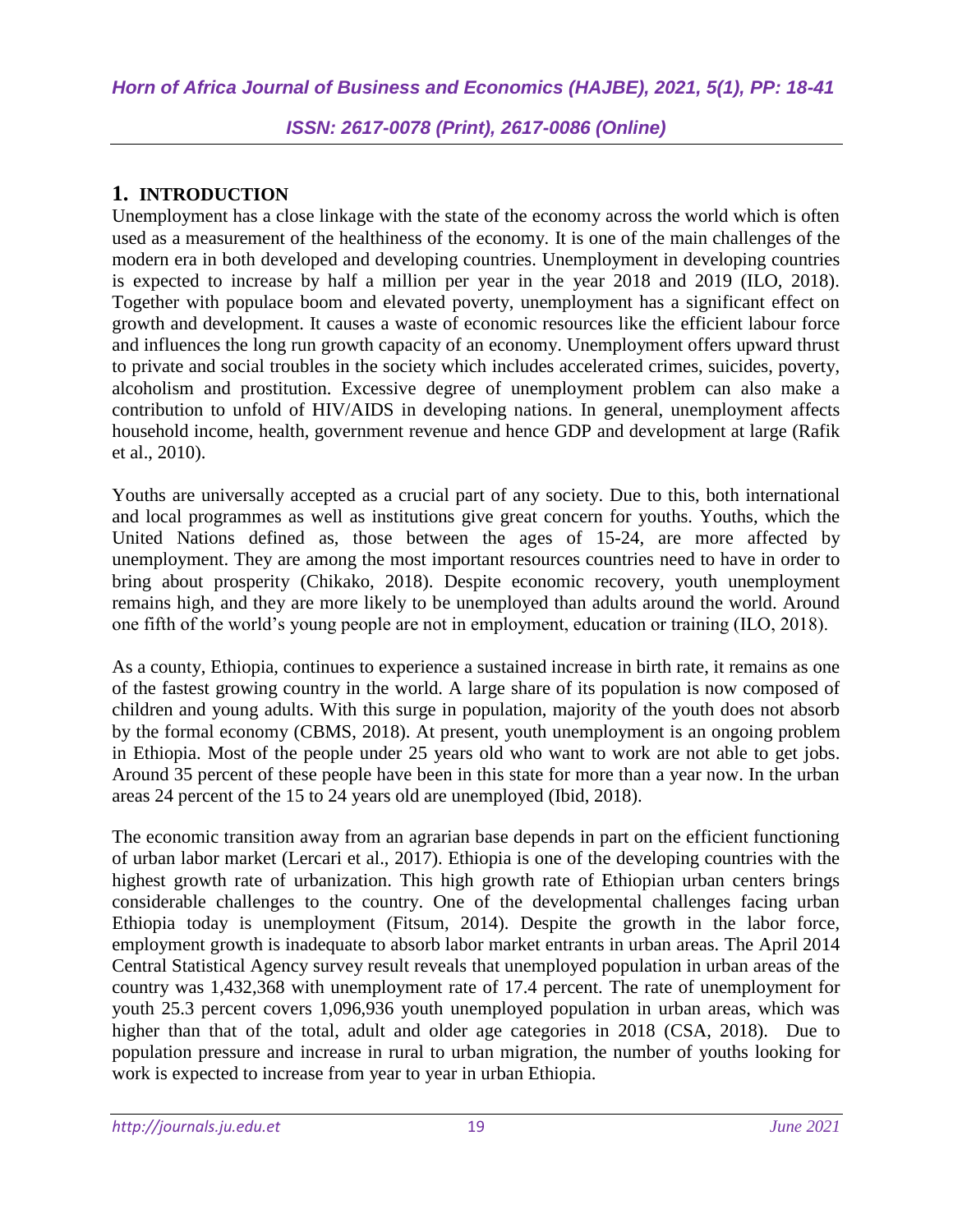To reduce the problems related with youth unemployment, different initiatives have been taken in Ethiopia. For example, the country's development plans concentrate on creating employment and income generating activities within the modern sector, informal sector and agricultural sector (Alemnew, 2014). In this case, unemployment and underemployment are targeted with special attention given to youth and women. In addition, the plan focused on job creation through private sector participation, with particular emphasis given to Micro and Small Enterprises, based on their potential to create employment opportunities. The plan also addressed improving the quality of education and integrating Technical and Vocational Education and Training with the job requirements of the economy, which were identified as key problems leading to rising unemployment particularly in urban areas (MoFED, 2010). Despite such initiative and improvements, unemployment is high and is one of the urban socio-economic problems in the country now a day.

The problem of urban youth unemployment is worth in Oromia region as compared to other regions of the country. Out of 1,234,961 urban youth's in the region 14.5 percent are unemployed in 2015 (CSA, 2015) and contributed the largest share of unemployed population to the total urban areas of the country by 456,147 persons with 18 percent unemployment rate in 2018 (CSA, 2018). This increase in urban youth unemployment rate from time to time intensifies the problems associated with unemployment in the region in which west Hararghe zone is not exceptional which have 26,796 urban unemployed youths out of 352,954 total urban youth population in the area (West Hararghe Zone Administrative Office, 2019). Even though, these empirical figures show the highest urban youth unemployment rate exist in Oromia region as compared to other regions of the country, little research attention is given yet before at the regional level in general and no related research is conducted in west Hararghe zone particularly.

Different unemployment focused researches carried out so far in Ethiopia highlights the factors that cause such unemployment problems at the country level. But their findings are aggregate results, and hence it becomes difficult to differentiate the significant factors affecting unemployment and design appropriate policy at lower administrative levels. Even if, there exist some researches done in specific areas such as (Tegegn, 2011; Wubante, 2015; and Lamesa *et, al.,* 2018), their study area and target population are completely different from what this study was tried to incorporate. Therefore, at the time of this research, limited information had been accessible with respect to the determinants of youth urban unemployment in west Hararghe zone. Hence, with the above-mentioned research gaps; this study has intended primarily on identifying the demographic and socio-economic determinants of urban youth unemployment in west Hararghe zone and suggests appropriate policy recommendations for addressing the raised problem of unemployment in the study area.

This research work is significant in the sense that it bridges the gaps in the literature on urban youth unemployment. In addition to this, the findings of the study have a paramount practical benefit for policy makers and task forces to drive and implement appropriate policies for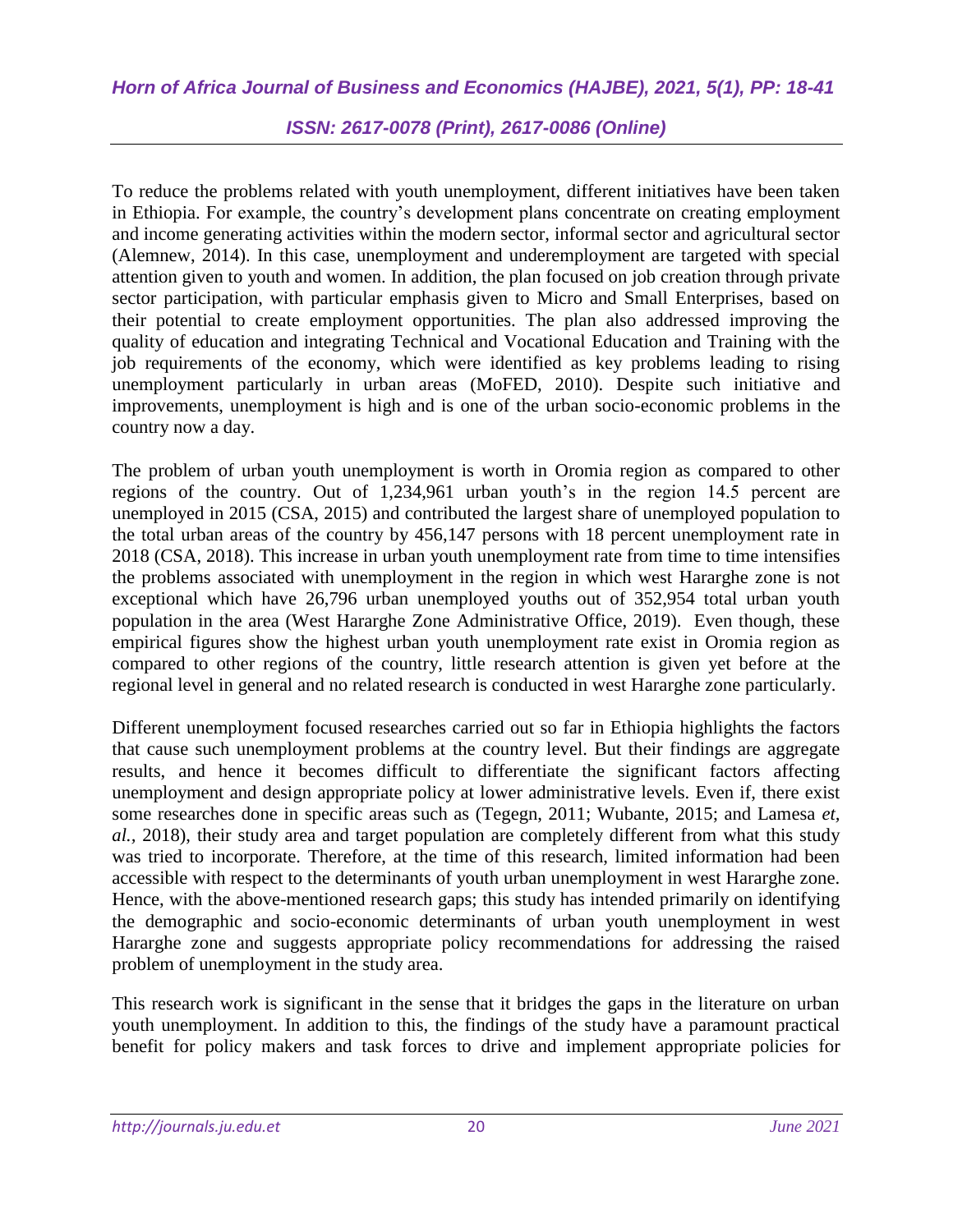reducing urban youth unemployment problem in the study area and hence to transform the economy.

## **2. Literature Review 2.1. Theoretical Literature**

The linkage between a job and job seeker is expressed through various theories. Some of the theories that express job-individual relationships are presented as follow.

- *A) The Human Capital Theory:* According to this theory, education is considered as an important asset for economic development as well as securing decent and productive job. Schultz (1961) cited that education plays extraordinary role in transforming the economy of a nation. It will increase the productiveness and performance of people through growing the level of cognitive knowledge of economically productive human capability that is a result of natural talents and investment in human beings. He further explained that schooling will increase the possibilities of employment inside the labour market; lets in human beings to acquire monetary and non-monetary returns and offers them chances for job mobility; and results in more output for society and enhanced earnings for the individual employee. Moreover, he said that higher schooling offers the abilities required to conduct complicated works, making human beings more efficient, which results in continuous economic growth. People with the most human capital are said to be the most productive, and thus secure the best jobs and the highest salaries. Therefore, education provides a crucial function in determining the employment status of an individual.
- *B) The Social Capital Theory:* The social capital approach focused on the strength of the social tie used by a person in the process of finding a job. Granovetter (1973) stated that strong ties or social networks among people are frequent, emotionally intense ties with friends, advisors and co-workers. The information possessed by any member of this circle is quickly shared with the other members. He also noted that weak ties are infrequent, not emotionally intense, and restricted to one narrow type of relationship. Individuals with weak ties will be deprived of information from distant parts of the social system and will be confined to the provincial news and views of their close friends. Thus, individuals with weak ties could miss job opportunities available through social networks.
- *C)The Job - Matching Theory*: The Job-matching theory is based on the idea that the labour market is composed of jobs of many different skills and experience levels, as well as workers of many different skills and experience levels. According to Jovanovic (1979), the most skilled workers (i.e. the most educated) should occupy the most skilled positions, and there is a mismatch if either the supply of educated workers or skilled positions surpasses the other. He also states that workers prefer such a match because they have the opportunity to utilize all of their skills, increasing their feelings of usefulness, which allows them to command higher salaries. Employers choose this kind of suit because those who are optimally using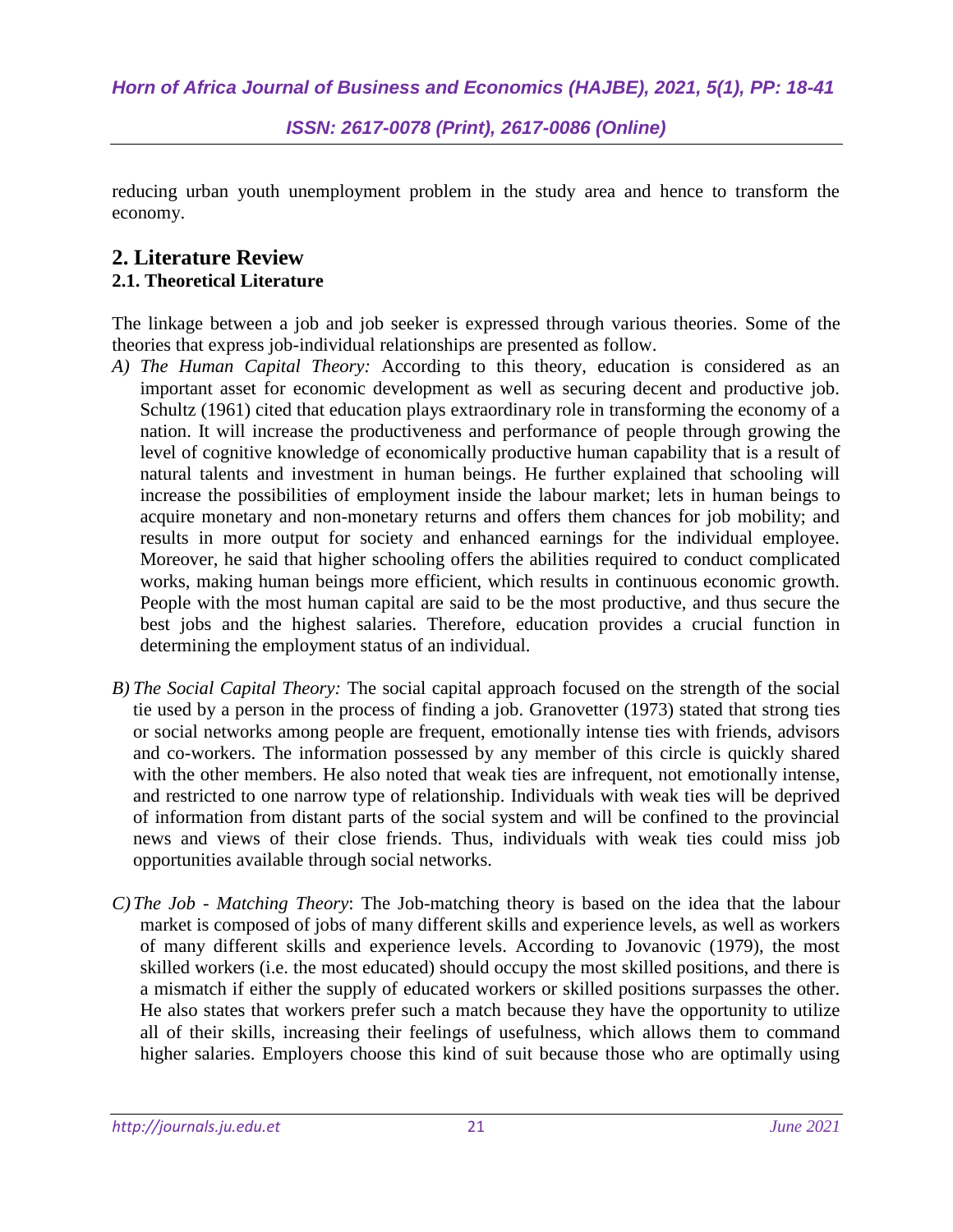their ability sets will maximize productiveness for their company and could live longer at the company.

*D) The Theory of Job Search:* Stephen and Jackman formulated the theory of job search. For Stephen and Jackman (1991), a typical unemployed person looking for work is expected to pass three stages. At stage one; he/she collects information about job vacancies. Vacancies come with different pre-assigned wage and conditions. In the second stage, he or she comes to a decision to apply for the vacancies that he or she learns of. The decision to apply for it depends on the expected value of getting a job or not. Lastly, he/she accepts the offer of any job for which he/she applied in getting it. The success of individual's application depends on his/ her personal characteristics. Thus, they concluded that individual factors and the degree of competition from other job seekers could affect the chance of finding a productive job.

## **2.2. Empirical Evidences**

It became prudent in this research work to first see what earlier researchers have singled out over the causes of urban youth unemployment. A study conducted in Buthan by Yangchen (2017), have examined the determinants of youth unemployment by using a cross sectional data collected from 30,098 observations. For addressing his objective, the researcher applies ordinary list square multiple regression model. The result of the study revealed that there is significant correlation between youth unemployment and explanatory variables included in the model such as age, gender, and education, training and training duration. By applying similar data type and logistic regression analysis technique, Dagume and Gyekye (2016) found that skills and work experience have a negative relationship with unemployment in South Africa, Limpoo Province.

Another researchers, Thomas et al., (2016) have investigated the causes of high unemployment among youths in Zimbabwe's capital city, Harare by collecting cross sectional data from 120 unemployed youths. The researchers have used descriptive statistics for addressing objectives of their study. Their findings indicate that theory-intensive secondary school and university curriculum, government's misplaced priorities, corruption, nepotism, droughts, lack of specific job skills among the youths, and preference of white-collar jobs are among some factors which are responsible for youth unemployment in the study area.

A research conducted by Nganwa et al., (2015) tries to investigate the nature and determinants of urban youth unemployment in Ethiopia. This study applies logistic regression model over the micro level data obtained from Ethiopian Central Statistical Agency Urban Employment Unemployment Survey between the period of 2006-2011.The result of the study revealed that place of residence (regions), gender, age categories, and marital status significantly affect urban youth unemployment. However, education did not guarantee the employability of youth in urban areas of Ethiopia. Another study which is done by Amanuel (2016), based on the 2011 Ethiopian Demographic and Health Survey indicated that, the regional variations, access to electric power, age, gender, get entry to market information, financial status of households, youth's academic level are the substantial determinants of teenager's unemployment in Ethiopia.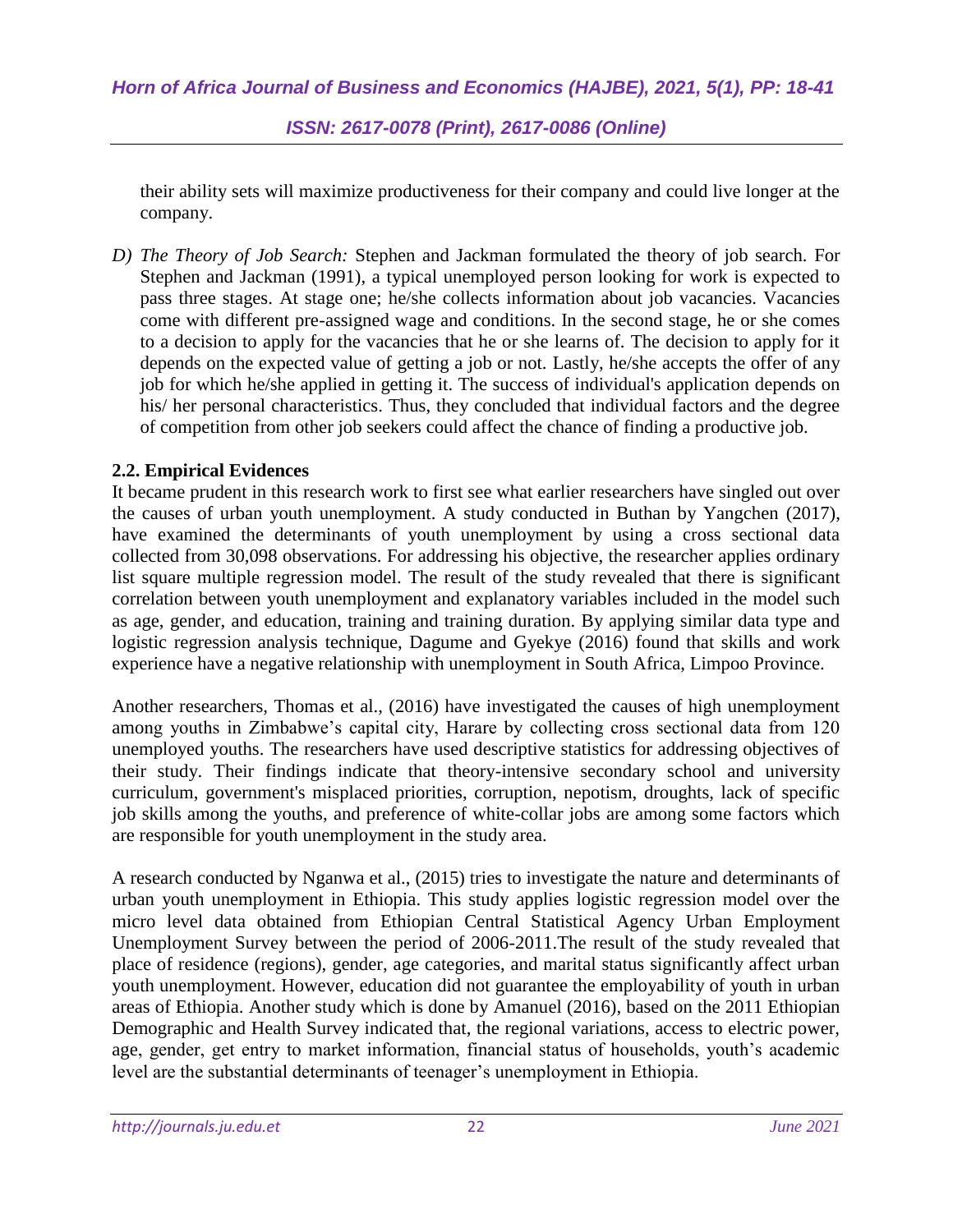Another researcher, Muhdin (2016) have done his study to investigate determinants of youth unemployment in urban areas of Ethiopia based on the cross-sectional data collected by Central Statistical Agency from 16,984 sample respondents from all regions of the country. Using descriptive and cross tabulation analysis, the study shows that youth unemployment is highly related with regional location, sex, marital status and education. The analysis also shows youths' dream to create their own job is constrained highly by shortage of finance and lack of work place.

Using a cross sectional data from Bahir Dar city, Wubante (2015) have examined the main determinants and consequences of women unemployment in Bahir Dar city, Ethiopia. To carry out this study, the researcher used mixed research approach specifically convergent parallel design. In view of that training skill, family size and household headship were found to be the significant determinants of women's employment status in the study area. Another researcher, Dejene et al., (2016), conducted the binary logistic regression to assess the determinants of youth unemployment at Ambo, Ethiopia. Their result showed that age of the respondents, migration status, education status, health status, household income, access to credit and saving services, access to job information, and work experience were the main demographic, human capital and socio-economic variables which significantly relate with youth unemployment. Tsegaw (2019) have also investigated the socioeconomic determinants of youth unemployment in Wolayta Sodo town, Ethiopia. He has used cross sectional data from 395 youths and used logistic model to analyze his data. The result of the study revealed that confidence, education status, and access to information were the main significant factors affecting youth unemployment in the study area.

The research done by Aynalem and Mulugeta (2018) have used cross sectional data collected from 397 youth respondents to identify determinants of youth unemployment in east Gojjam zone of Amhara region. The researchers have employed both descriptive statistics and inferential analysis of binary logit model for analyzing their data. The findings of their study indicated that variables such as age, work experience, skill match, social network and family prosperity have negative and significant impact on urban youth unemployment. Whereas, education and urban youths migration status have statistically significant positive effect on unemployment.

Amanu and Fufa (2019) have conducted a study under the aim of investigating determinants of urban youth unemployment in Guder town of West Shoa zone of Ethiopia by employing primary data collected from 91 sample respondents through interview. The researchers have used binary logistic regression model to analyze the data. Their regression results from a binary logit model estimation shows that sex, educational level, marital status, skill match and access to credit are the significant determinants to urban youth unemployment.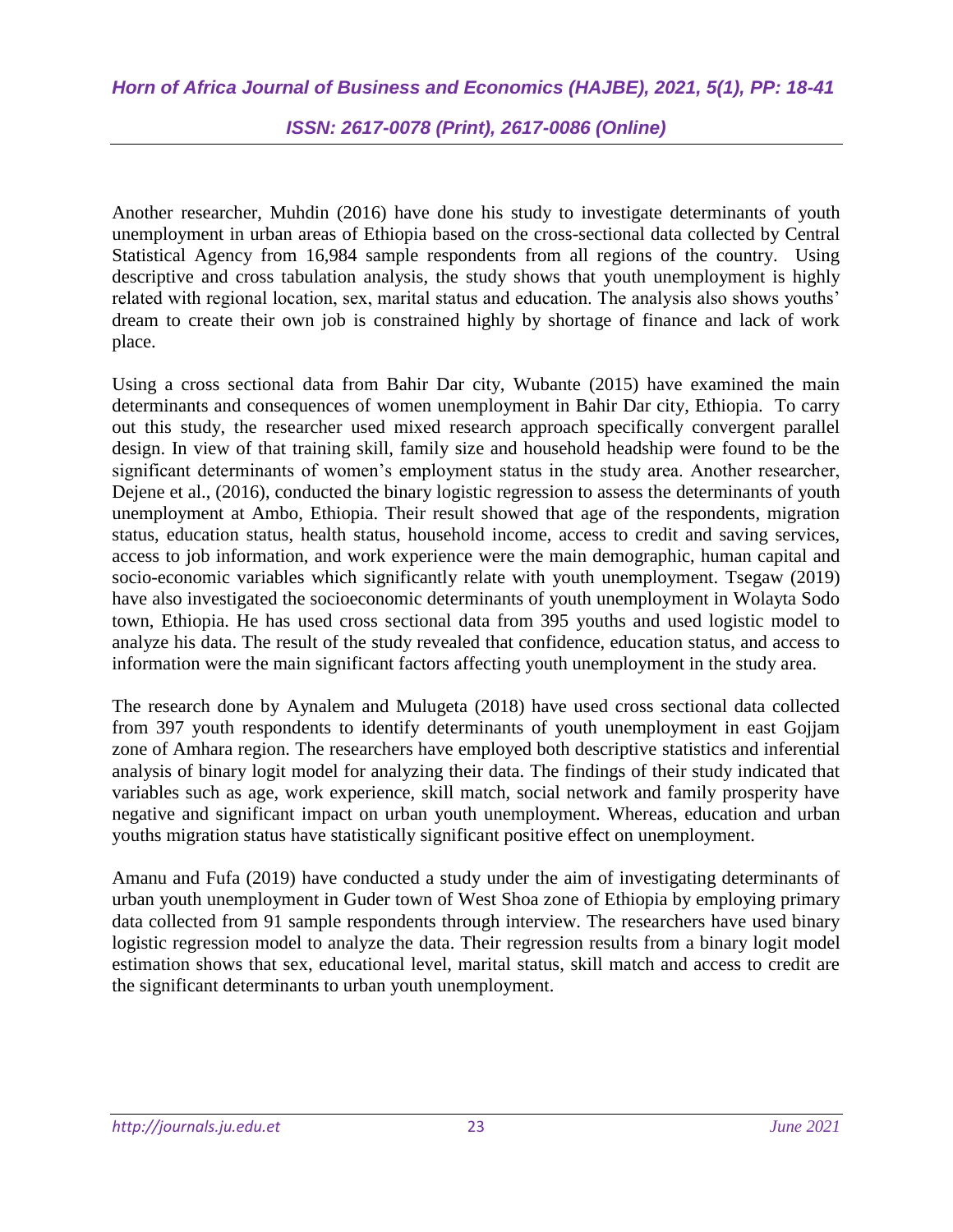## **3. Research Methodology**

## **3.1. Description of the Study Area**

West Hararghe zone is found in Oromia national regional state of Ethiopia. It is bordered by Somalia region in the North West, Afar region in the north, east Hararghe zone in the east and Arsi zone in the west. The zone is structured by 15 districts and 2 zonal towns namely Chiro and Bedessa. According to the CSA (2018) population projection, the zone has a total population of 2,502,167 of which 1,282,177 are males and 1,219,990 with annual growth rate of 3 percent. The rural annual population growth rate is about 2.7 percent while the urban population growth rate is about 6 percent.



## **Figure 3.1: Map of the study area**

Source: taken from Asfaw et al. (2017) design with modification

## **3.2. Source of Data and Sampling Techniques**

To attain the stated objective, data was collected from primary sources. A cross sectional primary data was collected from selected respondents through questionnaire. The questionnaire was designed in such a way that it could help the investigators to dig out detailed information on respondent's demographic, social and economic characteristics.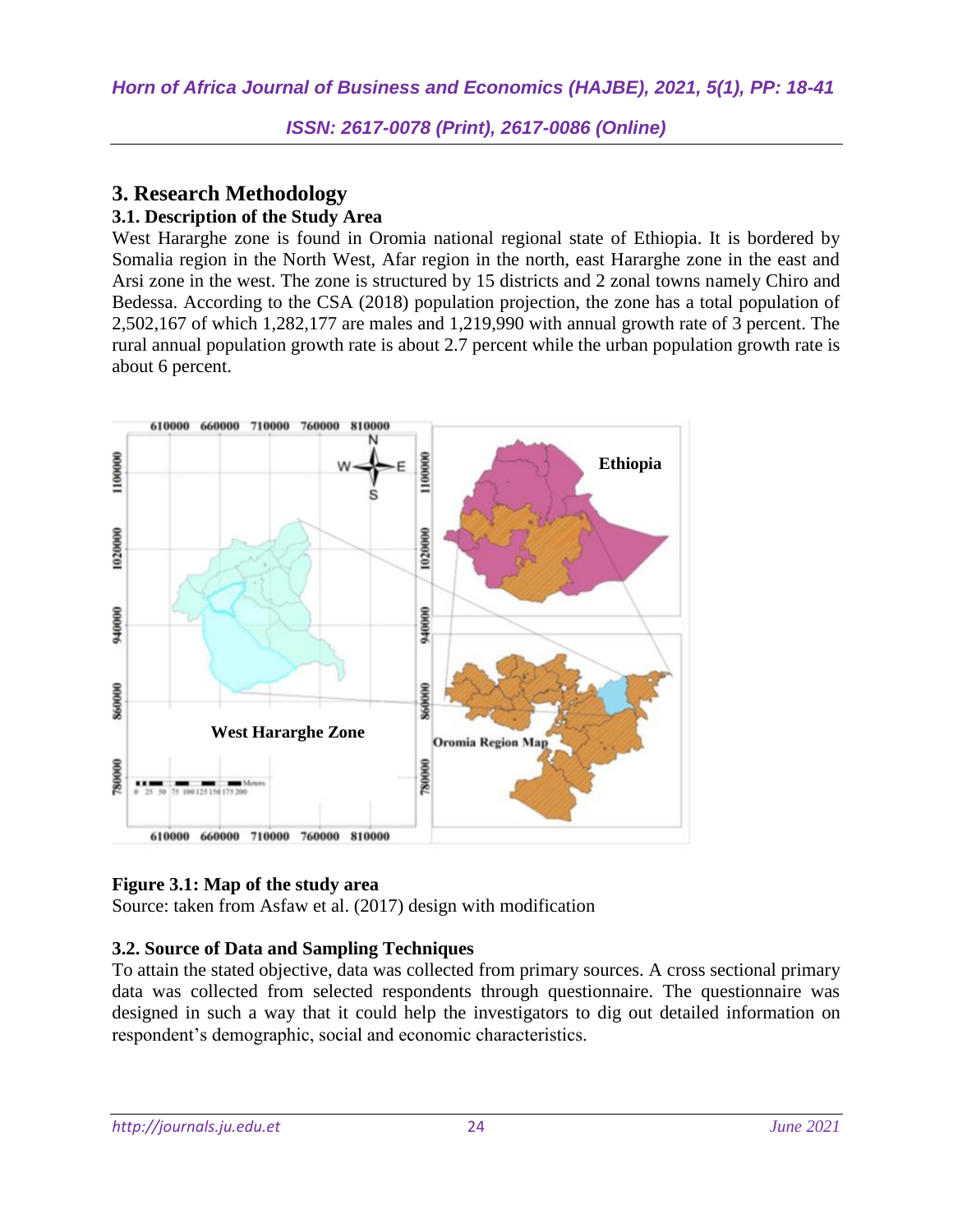This study was conducted at the individual level. According to the United Nations definition, the youth comprises of the age limit 15-24, for the purpose of this study the term youth has followed the Ethiopian context definition of those persons between the ages of 15 - 29 years. The sampling frame or the total population from which the required number of samples drawn is the total number of active labour force youths found at four towns of west Hararghe zone namely, Chiro, Mieso, Bedesa and Hirna towns. These four towns were selected purposefully due to greatest number of urban dwellers stayed there. According to west Hararghe zone administrative office (2019) statistical report, active urban youths in Chiro, Mieso, Bedesa and Hirna towns are 12,912, 11,924, 7,540, and 5,870 respectively which gives a total population of 38,246. In order to determine a representative sample size from the selected towns, the study has used a sample size determination formula provided by Yamane (1967) which is presented as:

$$
n = \frac{N}{1 + N(e^2)}
$$

Where, n is the representative sample size, N is the total population and e is the desired level of precision with 95% confidence level. Based on this, 396 representative sample respondents were selected. Moreover, the researchers applied the proportional probabilistic sampling technique and select 134 youths from Chiro town, 123 youths from Mieso town, 78 youths from Bedessa town and 61 youths from Hirna town.

### **3.3. Method of Data Analysis**

This study has used quantitative method of data analysis technique. Econometric analysis method of binary logistic regression model was used for examining the relationship between urban youth unemployment and a set of explanatory variables since the dependent variable is dichotomous. For the analysis, Stata software version 14 has employed.

### **3.4. Model Specification**

Since unemployment is a dichotomous variable, the binary logistic regression model has fit with the data under consideration. This model is explained as

$$
log(P(i)/l - P(i)) = ln(odds) = B_0 + B_1X_1 + B_2X_2 + B_3X_3 + B_4X_4 + ... + B_nX_n
$$

The corresponding multiplicative model for the odds is: -

$$
P(i)/1\hbox{-} P(i)) = \mathop{exp}\nolimits B_0 + B_1X_1 + B_2X_2 + B_3X_3 + B_4X_4 + \ \ldots \ + B_nX_n
$$

Where, P (i) is the probability that i<sup>th</sup> respondent is unemployed and  $(1-P_1(i))$  is the probability that the i<sup>th</sup> respondent is employed at the time of the survey; Bo is the value of the log odds ratio

*http://journals.ju.edu.et* 25 *June 2021*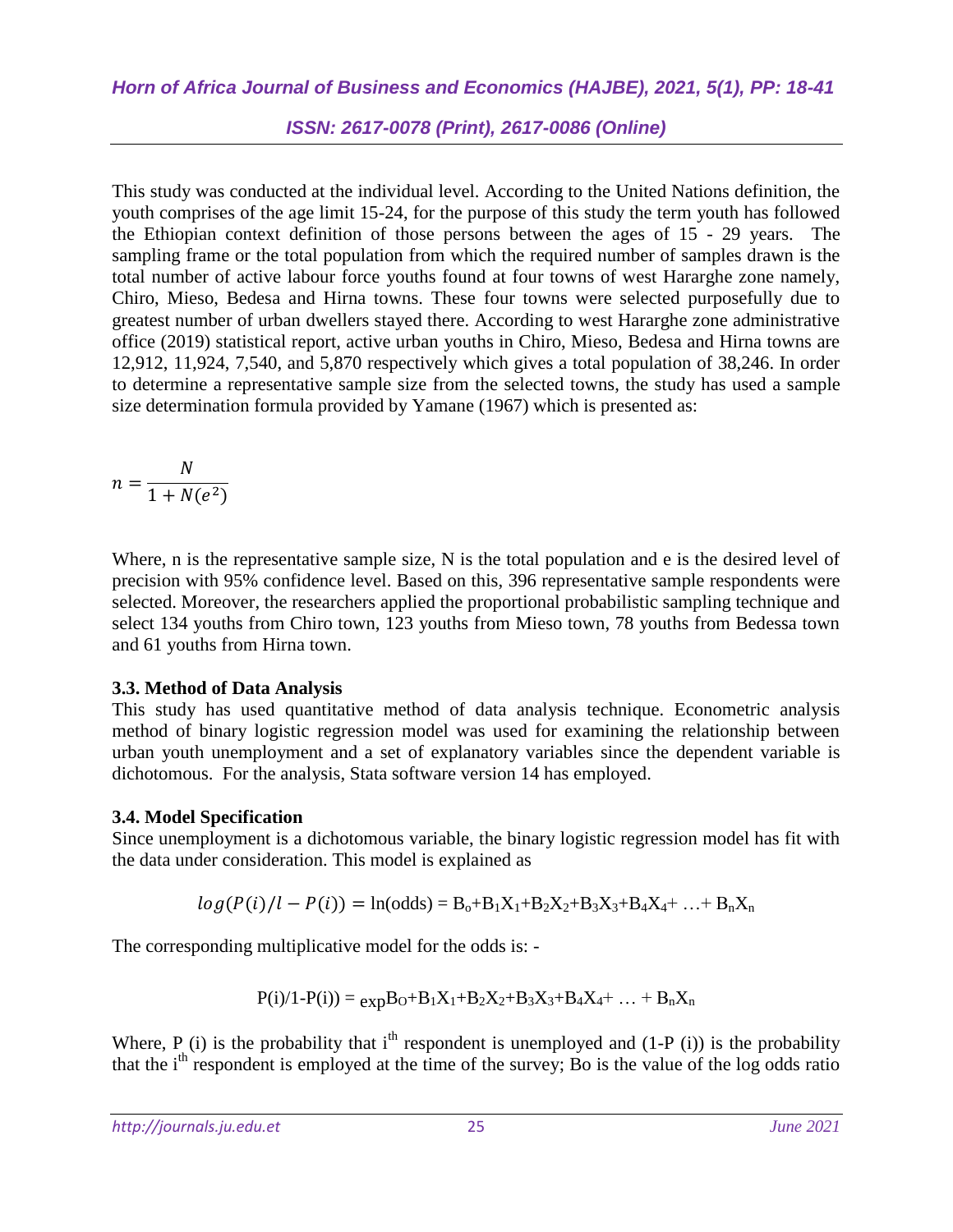where Xi's (explanatory variables) are zero;  $B_1, B_2, B_3, B_4, \ldots, B_n$  are the regression coefficients and the  $X_1$ ,  $X_2$ ,  $X_3$ ,  $X_4...X_n$  are the set of independent variables. From the  $B_i$ 's the odds ratio is estimated as exp (B). The odds ratio is the factor through which the odds of unemployed change to a unit change in the i<sup>th</sup> independent variables, by making the consequence of other variables as constant (Johnson and Wichern, 2007).

## **3.5. Description of Variables and Hypothesis**

The dependent variable, urban youth unemployment, is dichotomous or dummy variable: where it represents "0" when the urban youth is employed and "1" when the urban youth is unemployed. In the context of this study, an individual is regarded as unemployed if he or she was not in paid employment or self-employment and has not worked for five or more hours for a wage or salary or for profit or family gain during the reference period (a week); or was available for paid employment or self-employment during the reference week; or took specific steps during the four weeks preceding the interview to find paid employment or self-employment but unable to get a job (Ehrenberg and Smith, 2012).

Based on the theoretical background and empirical results of various studies on urban youth unemployment carried out in different areas as discussed in the literature review part of this document, the variables presented in table 3.1 were hypothesized to influence youth unemployment status of urban dwellers in the study area.

| explanatory   | Description             | Value/category                     | References   | Expected |
|---------------|-------------------------|------------------------------------|--------------|----------|
| Variables     |                         |                                    | in the model | sign     |
| AGE           | Age of the respondent   | Continuous variable                |              |          |
| <b>GND</b>    | Gender of the           | $1 =$ female, 0= male              | Male         | $+$      |
|               | respondent              |                                    |              |          |
| <b>MIGST</b>  | Migration status of the | 1=non migrant, $0 =$               | Migrant      | $+$      |
|               | respondent              | migrant,                           |              |          |
| <b>MARST</b>  | Marital status of the   | $0 =$ unmarried, 1 = married       | married      |          |
|               | respondent              |                                    |              |          |
| <b>HLST</b>   | health<br>Respondent's  | $1 =$ poor, $2 =$ good, $3 =$ very | Excellent    |          |
|               | status                  | good, $4 =$ Excellent              |              |          |
| <b>FAMINC</b> | respondent's<br>The     | Continuous variable                |              |          |
|               | family income           |                                    |              |          |
| <b>EDUL</b>   | school<br>Maximum       | $1 =$ illiterate, $2 =$ Primary,   | Illiterate   | $+$      |
|               | level completed         | $3=$ secondary, $4=$ diploma,      |              |          |
|               |                         | $5 = degree$                       |              |          |
| <b>WKEXP</b>  | Work experience         | $1 = yes, 0 = no$                  | experience   |          |

## **Table 3.1: Summary of independent variable that may determine urban youth unemployment**

*http://journals.ju.edu.et* 26 *June 2021*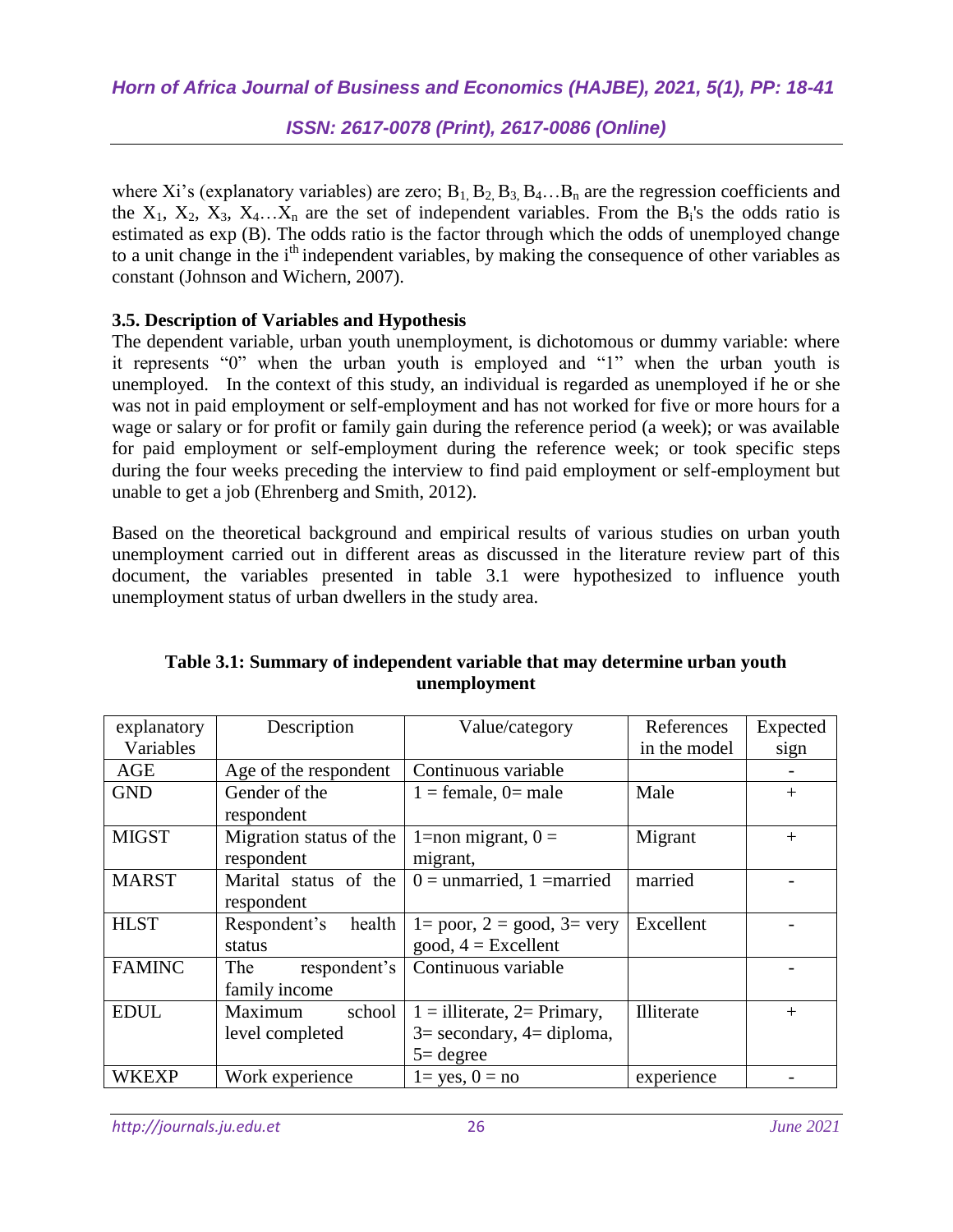| <b>ACCR</b>    | Access to credit          | $1 = yes, 0 = no$         | Access      |  |
|----------------|---------------------------|---------------------------|-------------|--|
| <b>ACTR</b>    | Access to training        | $1 = yes, 0 = no$         | Access      |  |
| <b>CHTADD</b>  | <b>Chat Addictiveness</b> | $1 =$ not addicted, $0 =$ | Addicted    |  |
|                |                           | addicted                  |             |  |
| <b>FAMSUPP</b> | <b>Family Support</b>     | $1 = no$ get support      | Get support |  |
|                |                           | $0 = get support$         |             |  |

## **4. Results and Discussions**

### **4.1. Demographic characteristics of sample respondents**

This study is based on data obtained from four towns of west Hararghe zone namely Chiro, Meiso, Bedessa and Hirna. As shown in table 4.1, 33.84 percent of the respondents were from Chiro town; 31.06 percent from Meiso town, 19.69 percent Bedessa town and 15.41 percent of the respondents were from Hirna town.

| <b>Town</b>  | <b>Number</b> | Percent |
|--------------|---------------|---------|
| Chiro        | 134           | 33.84   |
| Meiso        | 123           | 31.06   |
| Bedessa      | 78            | 19.69   |
| Hirna        | 61            | 15.41   |
| <b>Total</b> | 396           | 100     |

Source: Survey data, 2019

As presented in Table 4.2 among the respondent's 54.8 percent were male while the remaining 45.2 percent were female.

### **Table 4.2: Percentage distribution of respondents by sex**

| <b>Sex</b>   | <b>Number</b> | <b>Percent</b> |
|--------------|---------------|----------------|
| Male         | 217           | 54.8           |
| Female       | 179           | 45.2           |
| <b>Total</b> | 396           | 100            |

**Source:** survey data, 2019

The highest proportion of respondents were found in the age group of 20-24 (43.95 percent) and 25-29 (36.11 percent). The number of respondents in the age group 15 - 19 was 19.95 percent (table 4.3).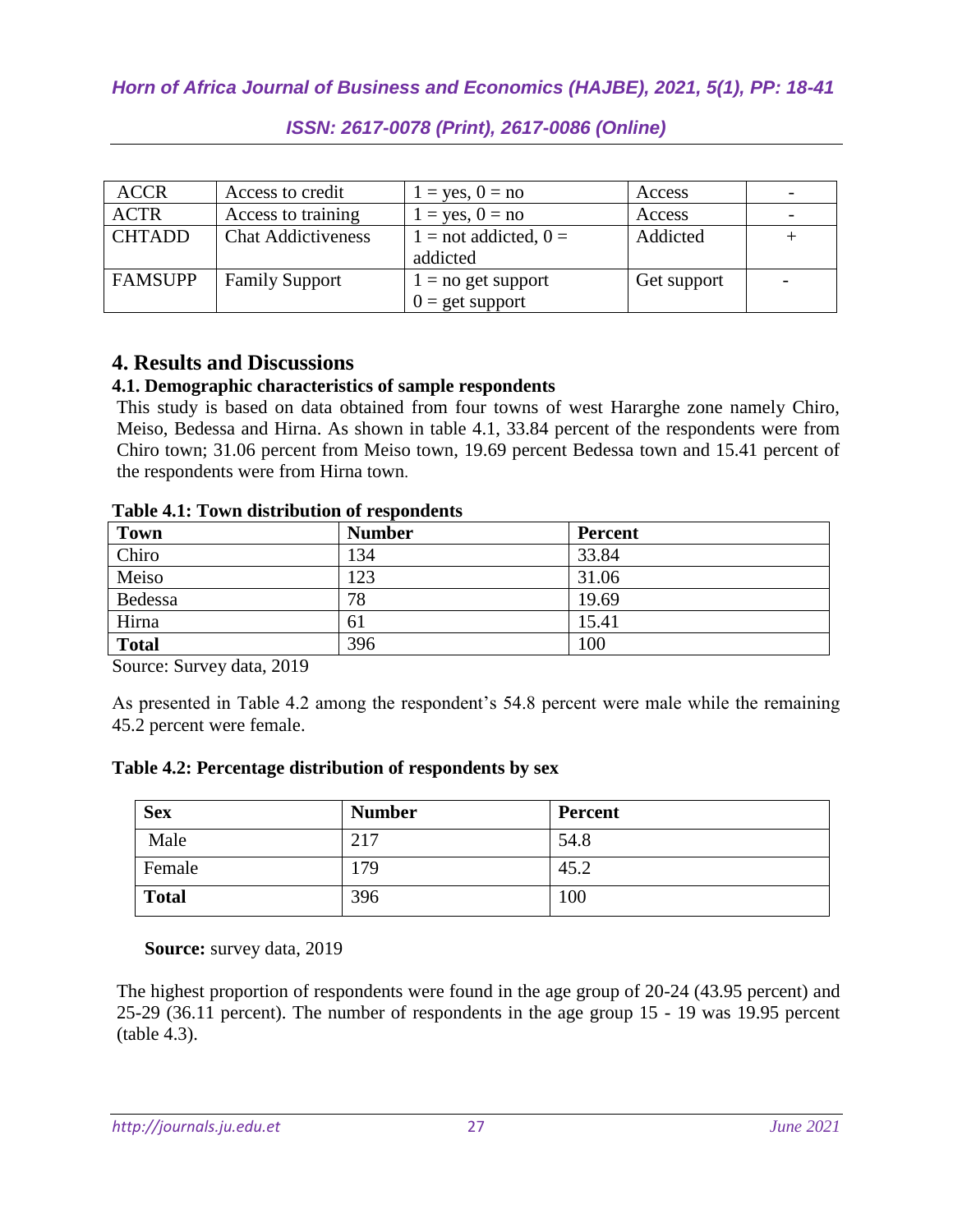| <b>Age Category</b> | <b>Number</b> | Percent |  |
|---------------------|---------------|---------|--|
| $15 - 19$           | 79            | 19.95   |  |
| $20 - 24$           | 174           | 43.94   |  |
| $25 - 29$           | 143           | 36.11   |  |
| <b>Total</b>        | 396           | 100     |  |

#### **Table 4.3: Percentage Distribution of Respondents by Age**

**Source:** Survey Data, 2019

As indicated in figure 4.1, 65.15 percent of respondents were never married; 31.82 percent of them were married, while 3.03 percent were divorced.

**Figure 4.1: Percentage distribution of respondents by marital status**



Source: Survey Data, 2019

Respondents were also asked about their migration status at the time of the survey. The response result which is presented in Figure 4.2 shows that 36.36 percent were migrants while 63.64 percent were non -migrants.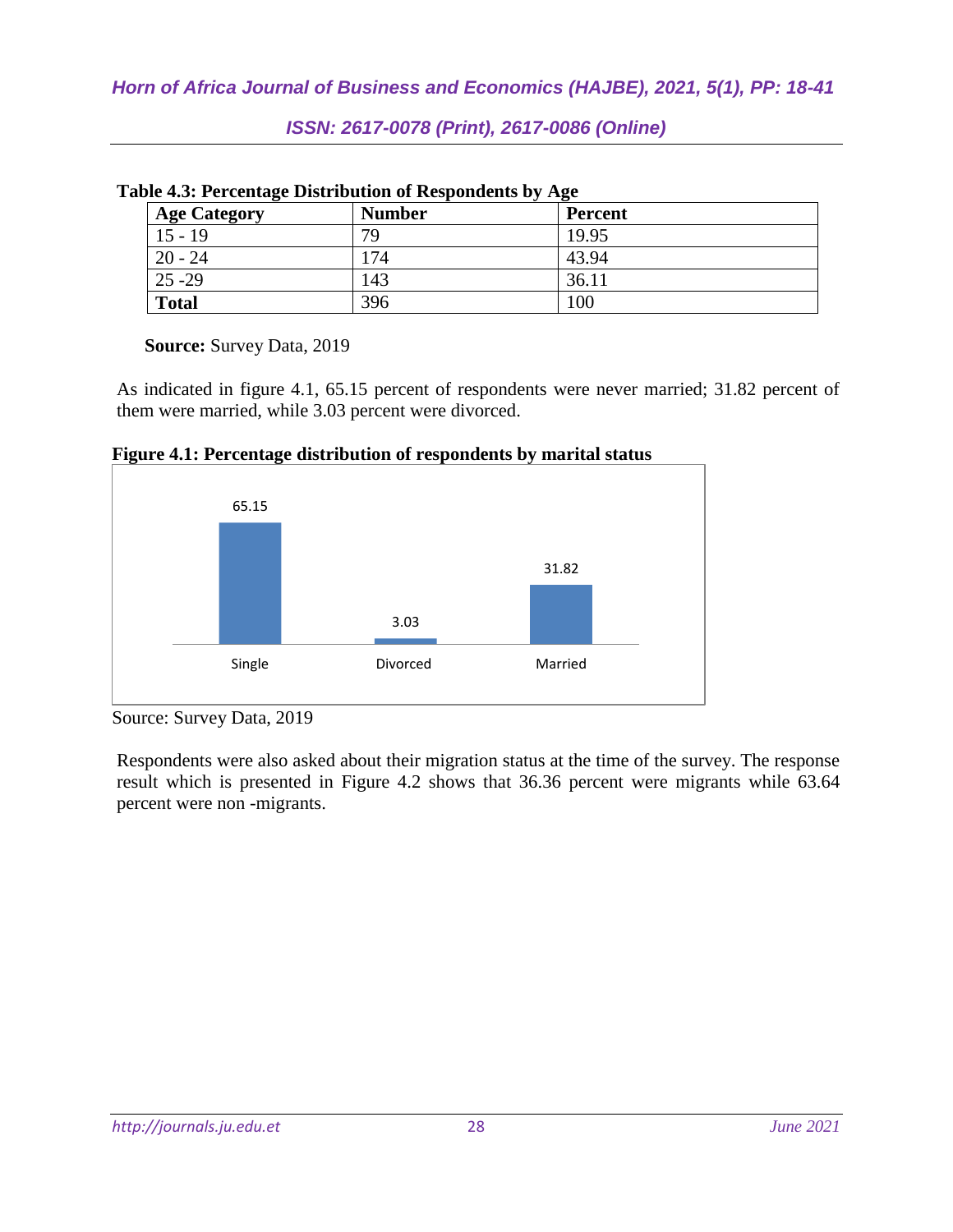

**Figure 4.2: Percentage distribution of respondents by migration status**

Source: Survey data, 2019

As displayed in figure 4.3, Majority of the respondents (52.02 percent) were found in an excellent health status followed by respondents having very good health status (36.36 percent). Only 11.36 percent and 0.25 percent of the respondents have good and poor health status respectively.

**Figure 4.3: Percentage Distribution of Respondents Based on their Health Status**



Source: Survey data, 2019

## **4.2. Employment status and socioeconomic characteristics of sample respondents**

Based on the collected data individuals are categorized into employed and unemployed. Based on CSA experience, this study regarded youths as unemployed if their age is between 15 to 29 years, and had no job but willing to work under the existing conditions. Accordingly, as shown

*http://journals.ju.edu.et* 29 *June 2021*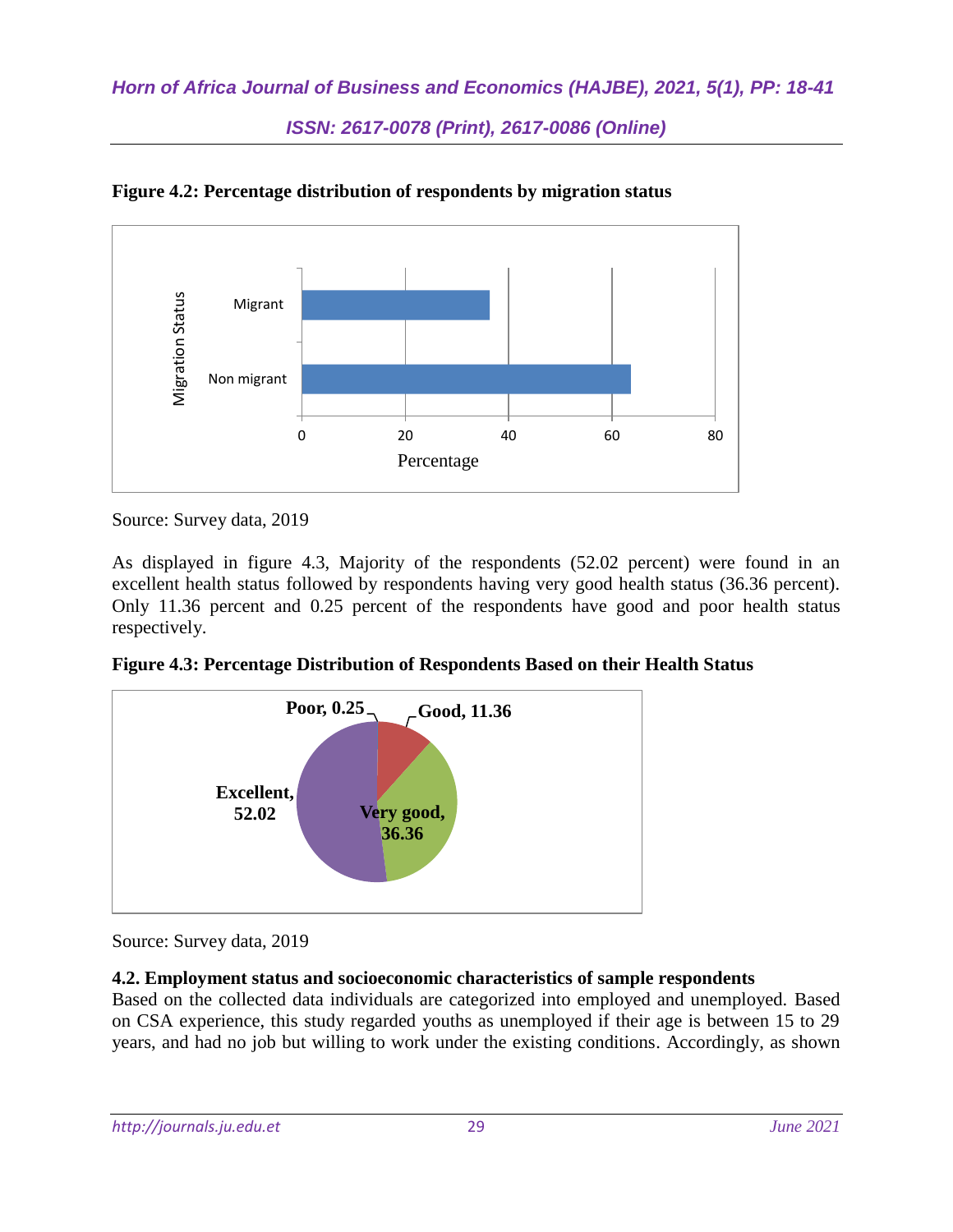in table 4.4, it is found that 65.91 percent of total respondents were unemployed where as 34.09 percent of them were employed.

| Category     | Frequency         | <b>Percent</b> |
|--------------|-------------------|----------------|
| Unemployed   | 261               | 65.91          |
| Employed     | $\Omega$<br>1 J J | 34.09          |
| <b>Total</b> | 396               | 100            |

**Table 4.4: Employment - unemployment status of respondents**

Source: survey data, 2019

Table 4.5 revealed that 28.03 percent of the respondents have secondary level of education followed by 25 percent who have a diploma certificate and degree holders of 22.47 percent. The Pearson Chi-square test found that there is a statistically significant difference in terms of their employment- unemployment status among different categories of educational level. The more they educated, the more they become employed. More specifically, unemployment rate is high for those whose education level lies at primary, secondary and diploma level. This result is in line with the findings of Asalfew (2011) but in contradiction with the result of Aynalem (2018). Asalfew (2011) has found a significant negative association between educational level and youth unemployment. However, according to the result of Aynalem (2018), unemployment is high for those whose education level lies at higher education ladder.

From the total sample respondents, 53.28 percent of respondents have no any work experience while 46.72 percent have work experience. As far as the relationship between work experience and youth employment status is concerned, the percentage of unemployment was higher for respondents who have no work experience (63.98 percent) as compared to those who have work experience (36.02 percent). The statistical test of association between work experience and employment – unemployment status was significant at 1 percent level. This result is in agreement with the findings of Bacha (2014). According to the result of this researcher, the percentage of unemployment was higher among those respondents who had no work experience when compared with those who had work experience.

Chewing chat is the common norm of the society who lives in West Hararghe zone. In this survey 40.66 percent of respondents have the habit of chat chewing while 59.34 percent of them did not have a habit of chewing chat. 39.46 percent of unemployed youths have addicted in chewing chat and 60.54 percent of unemployed were not addicted. Regarding to employment status, 42.96 percent of chat addicted youths have employment as compared to 57.04% of youths who have not addicted. From this, one can understand that those youths who have not addicted in chewing chat have a high probability of getting employment as compared to the addicted ones. However, the chi – square test result revealed the absence of significant association between chewing chat and employment – unemployment status.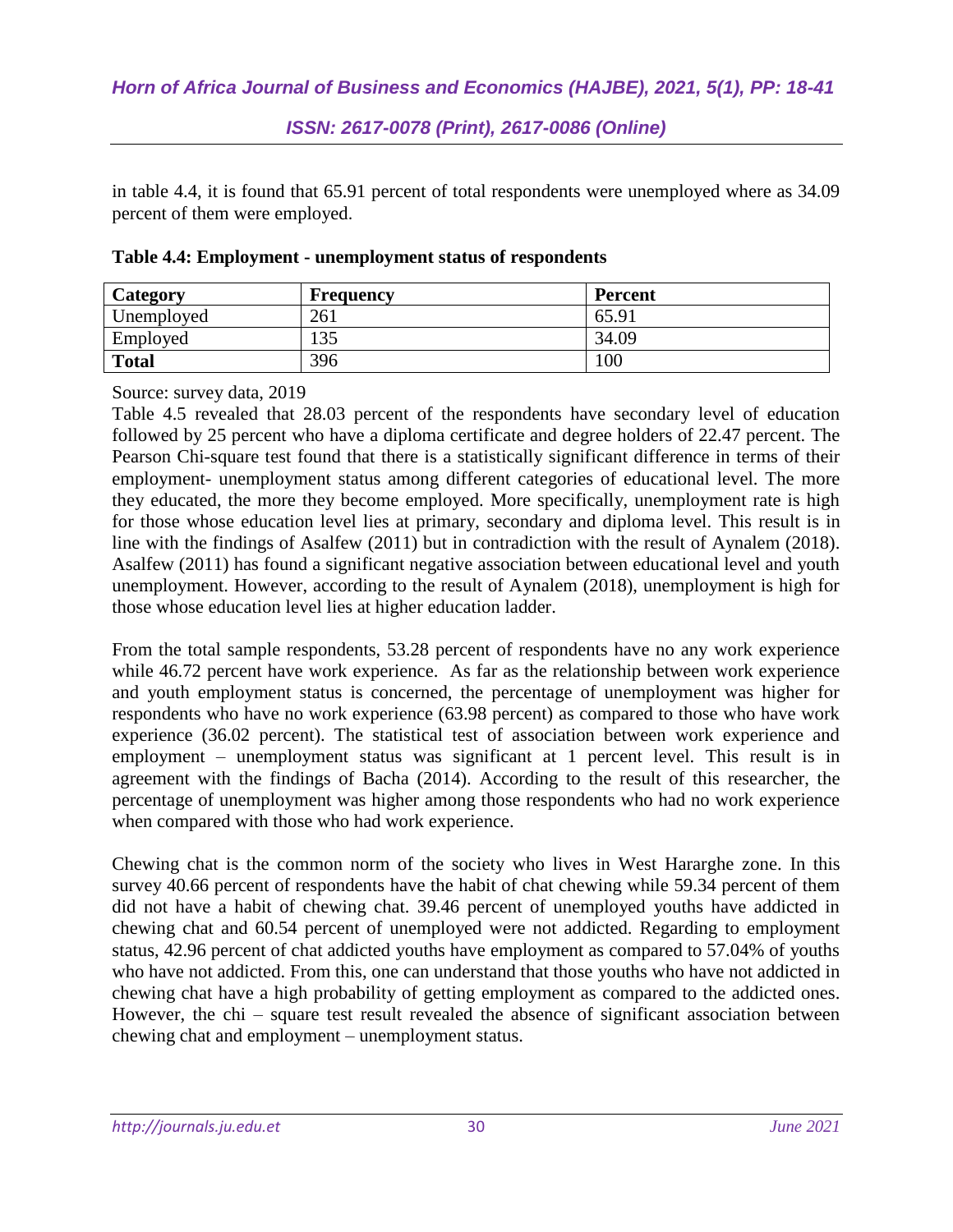| No.            | <b>Variables</b> | Category       |                | <b>Unemployed</b> | <b>Employed</b> |       | <b>Total</b> |       | $\overline{\mathbf{X}^2}$ |
|----------------|------------------|----------------|----------------|-------------------|-----------------|-------|--------------|-------|---------------------------|
|                |                  |                | No.            | $\%$              | No              | $\%$  | No.          | $\%$  |                           |
| $\mathbf{1}$   | Educational      | Illiterate     | $\overline{2}$ | 0.77              | 8               | 5.93  | 10           | 2.53  |                           |
|                | level            | Primary        | 49             | 18.77             | 38              | 28.15 | 87           | 21.97 | 28.2363                   |
|                |                  | Secondary      | 89             | 34.10             | 22              | 16.30 | 111          | 28.03 | $(0.000)$ ***             |
|                |                  | Diploma        | 71             | 27.20             | 28              | 20.74 | 99           | 25.00 |                           |
|                |                  | Degree         | 50             | 19.16             | 39              | 28.89 | 89           | 22.47 |                           |
| $\overline{2}$ | Work             | No experience  | 167            | 63.98             | 44              | 32.59 | 211          | 53.28 | 35.2254                   |
|                | experience       | Have           | 94             | 36.02             | 91              | 67.41 | 185          | 46.72 | $(0.000)$ ***             |
|                |                  | experience     |                |                   |                 |       |              |       |                           |
| 3              | Chat             | Addicted       | 103            | 39.46             | 58              | 42.96 | 161          | 40.66 | 0.4516                    |
|                | addictiveness    | Not addicted   | 158            | 60.54             | 77              | 57.04 | 235          | 59.34 | (0.502)                   |
| $\overline{4}$ | Access<br>to     | Access         | 46             | 17.62             | 61              | 45.19 | 107          | 27.02 | 34.2742                   |
|                | training         | No access      | 215            | 82.38             | 74              | 54.81 | 289          | 72.98 | $(0.000)$ ***             |
| 5              | Access<br>to     | Access         | 9              | 3.45              | 13              | 9.63  | 22           | 5.56  | 6.4795                    |
|                | credit           | No access      | 252            | 96.55             | 122             | 90.37 | 374          | 94.44 | $(0.011)$ **              |
| 6              | Monthly          | Less than 1000 | 105            | 40.23             | 22              | 16.30 | 127          | 32.07 |                           |
|                | family           | $2000 - 3000$  | 101            | 38.70             | 31              | 22.96 | 132          | 33.33 |                           |
|                | income           | $3000 - 4000$  | 29             | 11.11             | 29              | 21.48 | 58           | 14.65 | 76.3877                   |
|                |                  | $4000 - 5000$  | 9              | 3.45              | 9               | 6.67  | 18           | 4.55  | $(0.000)$ ***             |
|                |                  | 5000-6000      | $\overline{2}$ | 0.77              | 21              | 15.56 | 23           | 5.81  |                           |
|                |                  | More than 6000 | 15             | 5.75              | 23              | 17.04 | 38           | 9.60  |                           |

#### **Table 4.5: Socio economic characteristics of respondents and their association with employment status**

Source: own computation based on survey day, 2019

Table 4.5 shows the majority of respondents (72.98 percent) have not access for training and the remaining 27.02 percent have an access for training. Training has a significant impact on the unemployment and employment status of the youth. The univariate analysis revealed that, 82.38 percent of unemployed respondents are those who didn't get training access. In concern of access to credit, 94.44 percent of the respondents didn't have an access for credit and little of them (5.56 percent) have an access for it. 96.55 percent were unemployed from those who did not get credit access.

Respondents were also asked regarding their family income level. 33.33 percent of respondent's family income is found in between birr 2000 – 3000 and 32.07 percent of respondent's family income is below birr 1000. This is an indication that the majority of respondents were from low income families. The difference in the level of family income has a significant association with the employment – unemployment status of the youths at 1 percent level of significance. This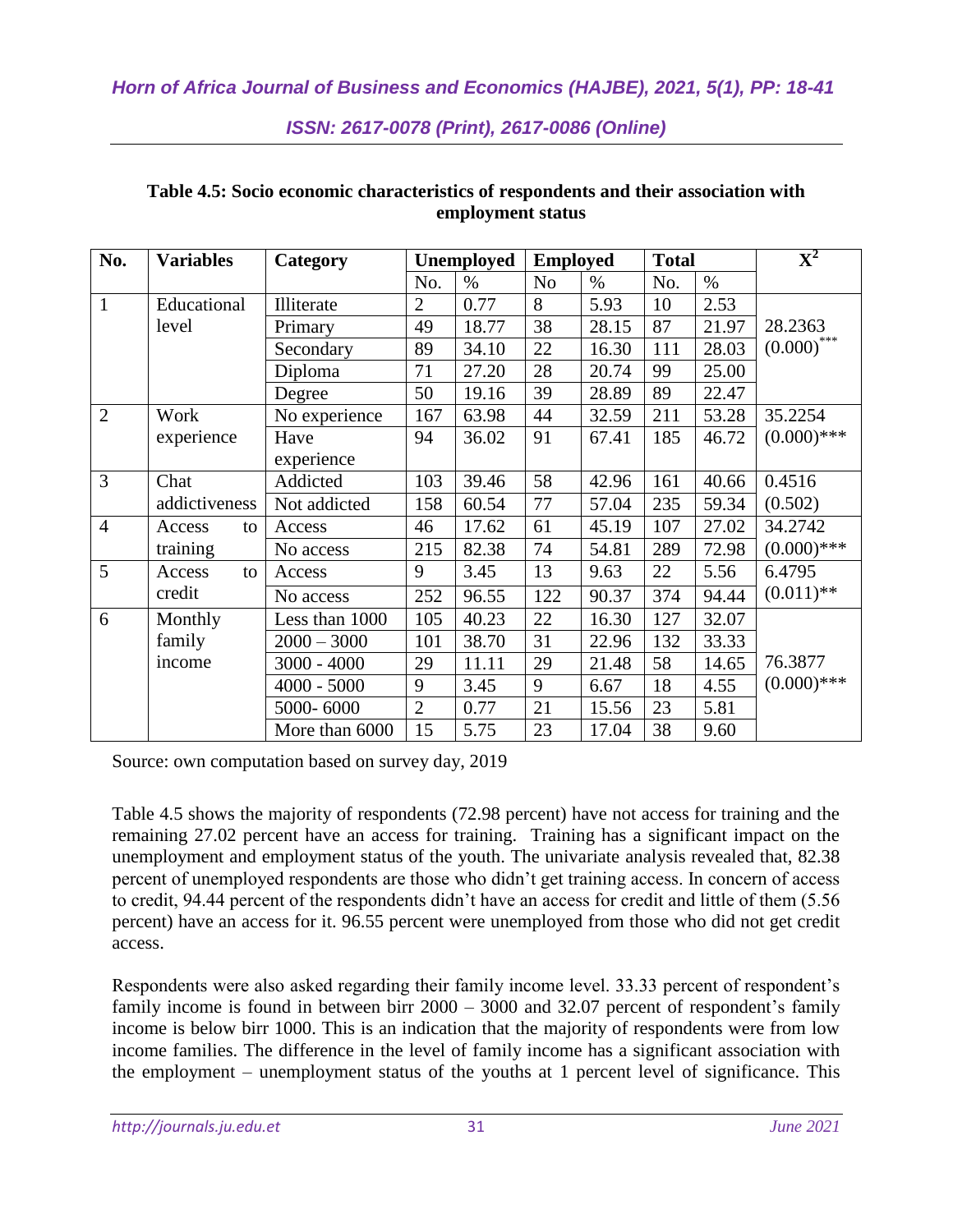finding supports the result of Amanuel (2016). His study revealed that wealth index of the family has a strong association with employment – unemployment status at 1 percent level of significance.

### **4.3. Econometric results**

This sub-section presented findings on the main determinants of urban youth unemployment in west Hararghe zone. Before estimating the chance of the event using logistic regression model, goodness of fit of the model, multicollinearity and heteroscedasticity diagnosis tests were made.

Hosmer and Lemshow test were applied to assess the goodness of fit of a model. This test is used to accept or reject the alternative hypothesis which says "the model adequately describes the data". If the significance level of the test is less than 0.05, we will reject the alternative hypothesis and the null hypothesis which states the inadequacy of the model to describe the data is accepted. In case of this study, the value of Hosmer and Lemeshow statistic has a  $p$  – value of 0.2522 (appendix 1). This shows that there is no significant difference between the observed and predicted model values and hence the model fits the data well.

Multicollinearity in logistic regression is a result of strong interrelation among the independent variables. To evaluate multicollinearity effect in the model, the pair wise correlation matrix was used. The result of pair wise correlation matrix shows that there was no strong association between the explanatory variables (appendix 2). Hence, problem of multicollinearity is not a treat for estimating of the results of the dependent variable based on the independent variables. To avoid the effect of heteroscedasticity, robust logistic regression was employed since it compromises the effect of heteroscedasticity even if it exists initially.

After conducting all the diagnostic tests, we have identified the main demographic and socioeconomic determinants of urban youth unemployment in the study area. As mentioned earlier, logistic regression model was selected to identify the determinists of urban youth unemployment. Application of logistic model in this study is based on the dependent variable (youth unemployment) which is coded as 0 if the respondent is employed and a value of 1 if the respondent is unemployed. In the model, a total of 12 variables that may affect urban youth unemployment were considered. Out of them 8 of the variables were found as significant variables in determining urban youth unemployment. However, it was found that 4 of them (gender, age, chat addictiveness, and access to credit) are statistically insignificant.

The regression results for the model are briefly presented in table 4.6. The " $p\geq z$ " column indicates the significance (p-value) of each variable. On the other hand, Exp (B) is represented by odds ratio column. If the value of the odds ratio Exp (B) is greater than 1, the chance of unemployment is higher for a member of the group in relation to the reference category. In contrary to this, an odds ratio of less than 1 indicates lower chance of unemployment in relation to the reference category. We have discussed the relationship and the magnitude of influence of significant variables briefly as follow.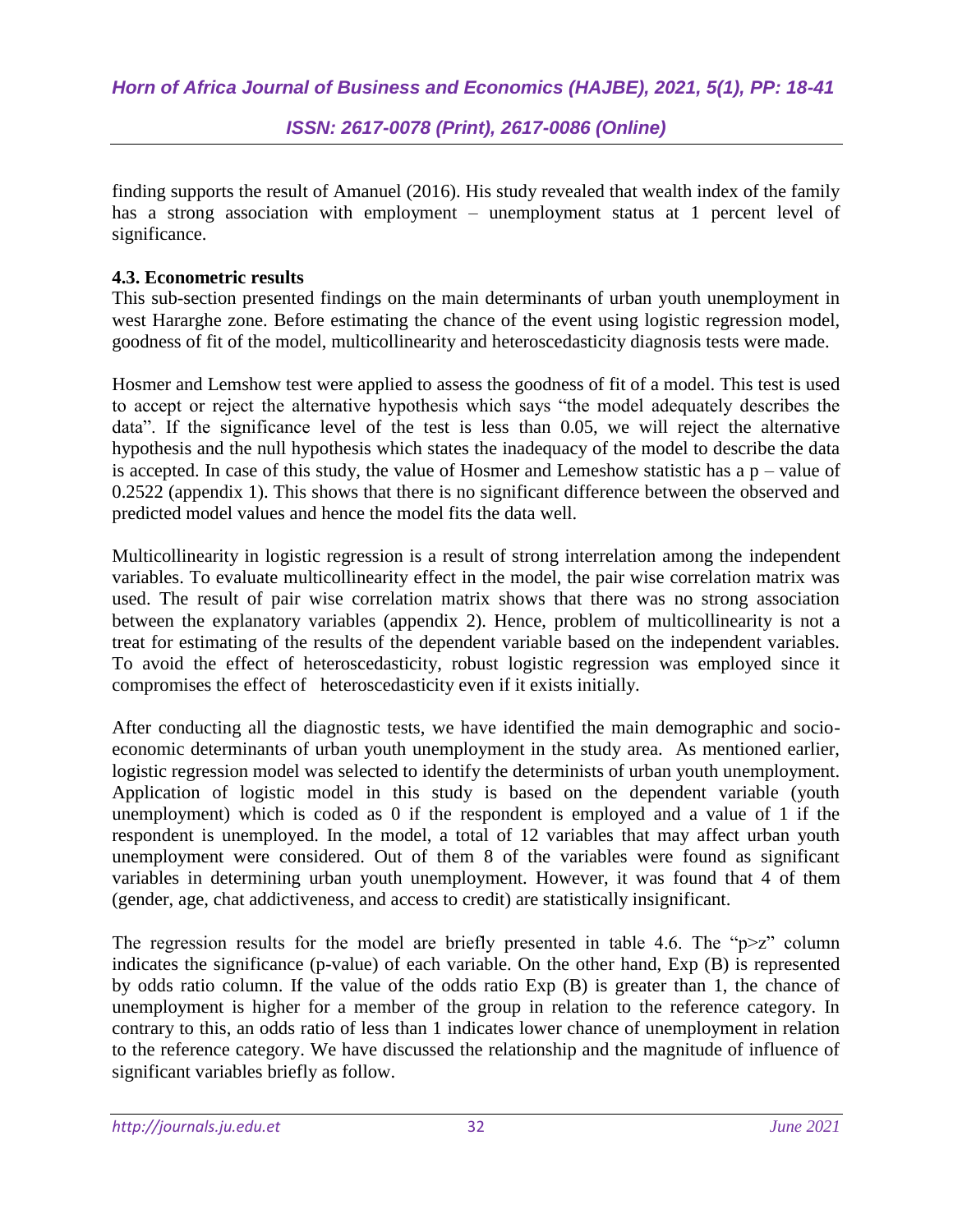#### **Migration Status**

As the regression result indicated, being non migrant was directly related to unemployment. The chance of unemployment is higher for non – migrant as compared to migrant by the odds ratio of 1.99 with significant level of  $p < 0.05$ . Non migrants have an inclination for choosing the type of job, job security, and level of salary before joining the labour market. In the study area, most of the time migrant youths are those who come from rural areas mainly for search of a job. Since they have no choice for their livelihood once they come in to towns, they will join the labour market without any hesitation. This could be the possible reason for the positive relationship between being non migrant and unemployment. This result is similar to the findings of Tegegn (2011) but different from the result obtained by Aynalem (2018).

#### **Marital status**

This study finds out that marital status significantly determines youth unemployment at 5% level of significance. When an individual gets married, burden of his family livelihood forces him/her to strongly search a job in order to secure more finance. Unlike single youths, married youths are less likely to be choosy and to wait for the desired better job. The estimated regression result also implies that the likelihood of being unemployed for married youths were 0.49 times lower as compared with single youths. According to this finding, youths should be willing to take family responsibility to come out from the problem of unemployment. The result of this study is in agreement with the findings of Tegegn (2011), Bacha (2014), and Nganwa *et, al.,* (2015).

#### **Health status**

The association between unemployment and health status was also observed in our logistic model. Youths with excellent health status have good physical and mental ability for any type of work and can spend large effort in search of job as compared to youths with poor health status. This study revealed that the likelihood of being unemployed is lower for those youths who have excellent health status as compared to the reference category (youths having poor health status) with odds ratio of 0.33. The regression coefficient between health status and youth unemployment was statistically significant at 1% level. This result is consistent with the findings of Dejen *et, al.,* (2016).

### **Family Support**

Family support is one of the important factors that best describe the position of individuals in the labour market. At the lower ages of  $15 - 29$ , most individuals did not have enough idea and finance to start up their own work. As a result, they need to get support from their family in the process of job creation. This study uncovered that the chance of being unemployed for those youths who did not get their family support is higher as compared to youths who get support from their families by odds ratio of 2.52. This means, those youths who get family support are less likely to be unemployed as compared to youths who did not get family support. The association between family support and unemployment status was statistically significant at 5% level of significance.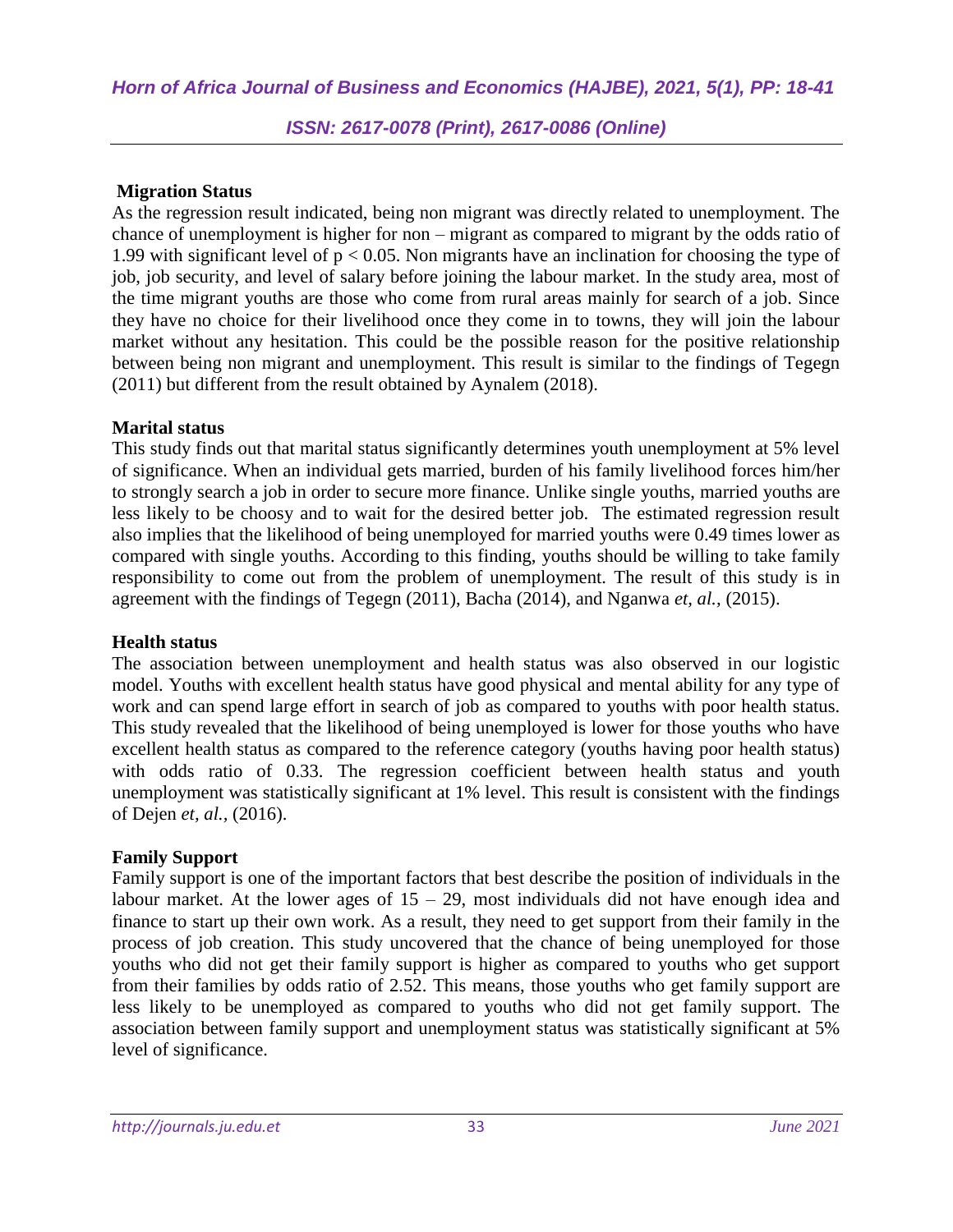### **Education level**

For the purpose of this study, educational levels of youths were categorized into five groups and from the five, four educational dummies are included in the model. The first dummy represents the primary level of education ranging from grade 1-8, the second dummy is for secondary education ranging from grade 9-12. Educational level of diploma and degree represented the third and fourth dummy respectively. The reference dummy was represented by the illiterate category.

In contrary to the researchers' expectation, findings of the study revealed that those youths who have higher level of education have highly exposed for the problem of unemployment as compared to illiterate youths. Even though there is no significant relationship between primary level of education and urban youth unemployment, educational dummies of secondary education, diploma and degree were found to have direct relationship with urban youth unemployment and their relationship is statistically significant at 5%, 5% and 10% level of significance respectively. The likelihood of being unemployed was 9.34 times higher for youths in the secondary education category as compared to those of illiterate. Moreover, youths with diploma and degree level of education have exposed to the problem of unemployment as compared to the illiterate one with odds ratio of 7.6 and 6.3 respectively.

The probable reason for this contradictory finding with our hypothesis could be that, those youths with secondary, diploma and degree level of education consider themselves as educated and as such they tend to look down on self-employment in micro enterprise and choose to wait for white collar jobs, which are hard to find. The other probable reason could be the mismatch between the type of education provided at secondary, diploma and degree levels with the economic activity in the study area. The finding of this research is similar with the earlier studies of Nganwa *et al.,* (2015), and Aynalem and Mulugeta (2018). Yangchen (2017) also found that the more the youths having bachelor degree and higher qualification, the more probability that they will be unemployed.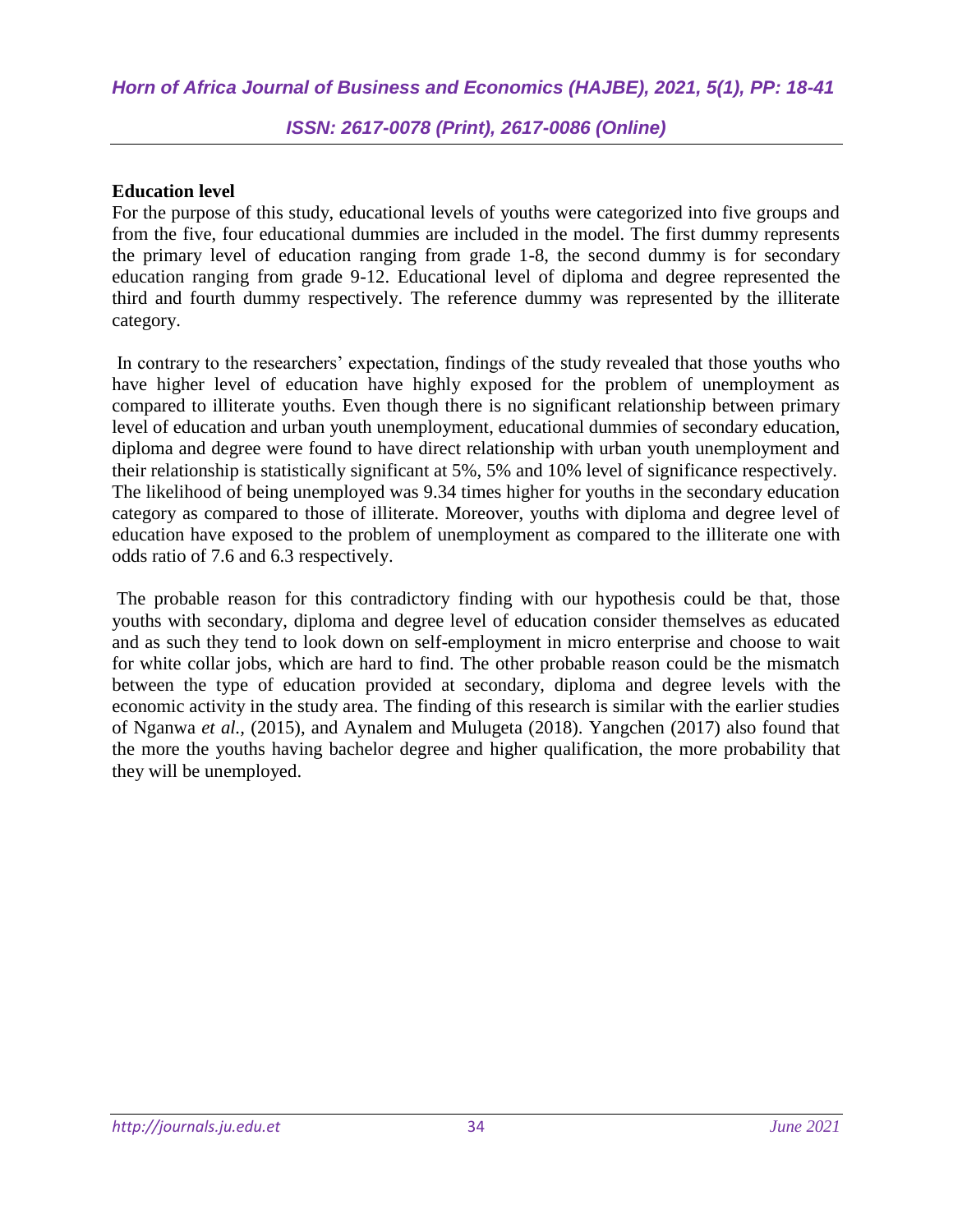### **Table 4.6: Logistic regression results**

| Number of obs    | $=$ | 396    |
|------------------|-----|--------|
| Wald chi2 (20)   | $=$ | 109.82 |
| Prob > chi2      | $=$ | 0.0000 |
| Pseudo R2<br>$=$ |     | 0.3751 |

| Variables                 | Category                      | Odds     | Robust     | $\boldsymbol{Z}$ | P > Z      | 95% Conf. Interval    |          |
|---------------------------|-------------------------------|----------|------------|------------------|------------|-----------------------|----------|
|                           |                               | Ratio    | Std. Error |                  |            | Lower                 | Upper    |
| <b>Gender</b>             | Female                        | 1.279912 | .4172466   | 0.76             | 0.449      | .6756025              | 2.424759 |
|                           | $\overline{\text{Male}}$ (RC) |          |            |                  |            |                       |          |
| Age                       |                               | .9968455 | .0512201   | $-0.06$          | 0.951      | .9013455              | 1.102464 |
| <b>Migration</b>          | Non migrant                   | 1.99927  | .6850299   | 2.02             | $0.043**$  | 1.021447              | 3.913156 |
| <b>Status</b>             | Migrant (RC)                  |          |            |                  |            |                       |          |
| <b>Marital</b>            | Married                       | .4968513 | .1660485   | $-2.09$          | $0.036**$  | .2580795              | .9565317 |
| status                    | Divorced                      | .2807116 | .2204462   | $-1.62$          | 0.106      | .0602284              | 1.308336 |
|                           | Single (RC)                   |          |            |                  |            |                       |          |
| <b>Health</b>             | Excellent                     | .3298149 | .1041846   | $-3.51$          | $0.000***$ | .1775766              | .6125687 |
| <b>Status</b>             | Poor (RC)                     |          |            |                  |            |                       |          |
| Family                    | Not get support               | 2.524465 | 1.092013   | 2.14             | $0.032**$  | 1.081343              | 5.89353  |
| <b>Support</b>            | Get support (RC)              |          |            |                  |            |                       |          |
|                           | Primary                       | 2.827461 | 3.06101    | 0.96             | 0.337      | .3387548              | 23.59976 |
|                           | Secondary                     | 9.345903 | 10.188     | 2.05             | $0.040**$  | $\overline{1.103375}$ | 79.16246 |
| <b>Educational</b>        | Diploma                       | 7.623378 | 8.214592   | 1.89             | $0.059*$   | .922429               | 63.00311 |
| level                     | Degree                        | 6.353094 | 7.024808   | 1.67             | $0.094*$   | .7274213              | 55.48614 |
|                           | Illiterate (RC)               |          |            |                  |            |                       |          |
| Chat                      | Not addicted                  | 1.018116 | .3370021   | 0.05             | 0.957      | .5321631              | 1.947824 |
| addictiveness             | Addicted (RC)                 |          |            |                  |            |                       |          |
| <b>Access</b><br>to       | Have access                   | .4351275 | .14717     | $-2.46$          | $0.014**$  | .224244               | .8443301 |
| training                  | No access (RC)                |          |            |                  |            |                       |          |
| to<br><b>Access</b>       | Have access                   | .8316399 | .4608369   | $-0.33$          | 0.739      | .2807105              | 2.463837 |
| credit                    | No access (RC)                |          |            |                  |            |                       |          |
|                           | Have experience               | .2075527 | .0703567   | $-4.64$          | $0.000***$ | .1068037              | .4033393 |
| <b>Work</b><br>experience | No experience (RC)            |          |            |                  |            |                       |          |
|                           | $2000 - 3000$ birr            | .5643559 | .2188268   | $-1.48$          | 0.140      | .2639386              | 1.206711 |
| <b>Monthly</b>            | $3000 - 4000$ birr            | .09056   | .0436725   | $-4.98$          | $0.000***$ | .0351921              | .2330387 |
| family                    | $4000 - 5000$ birr            | .2807317 | .1561163   | $-2.28$          | $0.022**$  | .0943917              | .8349279 |
| income                    | $5000 - 6000$ birr            | .0202023 | .0177068   | $-4.45$          | $0.000***$ | .0036253              | .1125795 |
|                           | $>6000$ birr                  | .1193169 | .0704395   | $-3.60$          | $0.000***$ | .0375137              | .3795021 |
|                           | $<$ 1000 birr (RC)            |          |            |                  |            |                       |          |
|                           |                               |          |            |                  |            |                       |          |
| <b>Constant</b>           | $\overline{\phantom{a}}$      | 96.35292 | 197.1624   | 2.23             | $0.026**$  | 1.74619               | 5316.652 |

Log pseudo likelihood  $= -158.76811$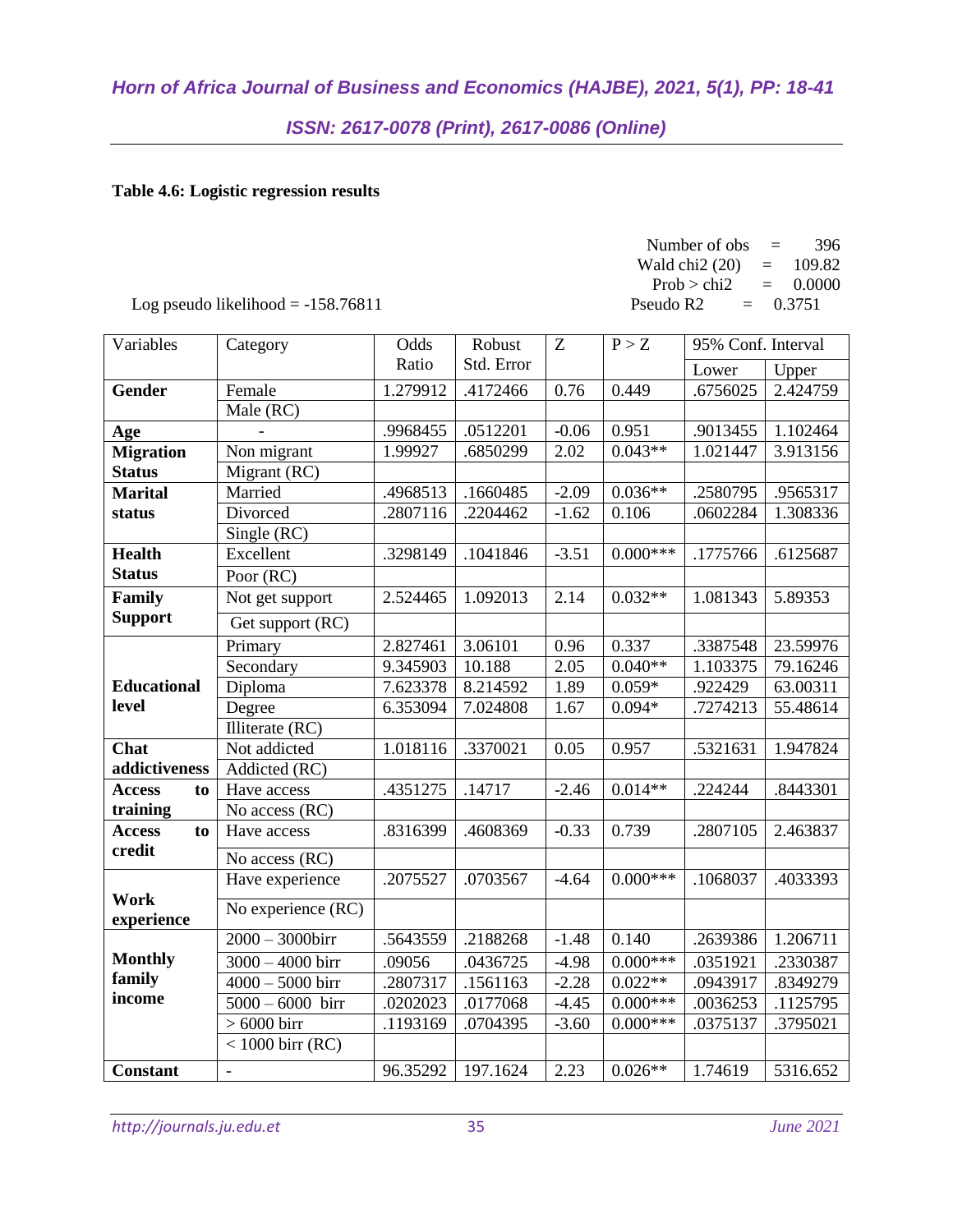Source: Stata output based on survey data, 2019

Note: \*\*\*, \*\* and \* represents the coefficients are statistically significant at 1, 5 and 10 percent level respectively. The response variable is urban youth unemployment RC represents Reference Category

#### **Access for training**

Training has the capacity of increasing practical knowledge in any field of economic activity. In this research, training was found to be one main determinants of youth unemployment at 5% level of significance. As expected, there was found to have negative impact on youth unemployment. Those youths who have get access for training have lower chance of being unemployed than youths who did not get training at all with odds ratio of 0.43. Hence, training plays a pivotal role in youth employment status. This result collaborate the findings presented in a study by Wubante (2015), Dagume and Gyekye (2016).

#### **Work experience**

In line with the prior expectation of the researchers, work experience affects youth unemployment negatively at 1% level of significance. The result indicates that, provided all other variables held constant, the odds of a youth with work experience being unemployed are about 0.2 times lower than those youths who have no any work experience. It means that lack of work experience increases the chance of being unemployed. This result is consistent to the findings of Dagume and Gyekye (2016) who found that a youth who has some work experience is less likely to be unemployed, compared to a youth without job experience.

#### **Monthly Family income**

In this study we have seen the effect of family income on youth unemployment by categorizing it into six folds. Those youths who have family with monthly income level between 2000 -3000 birr represent the first dummy, the second and third dummy is represented by youths whose family income is between  $3000 - 4000$  birr and  $4000 - 5000$  birr respectively. The family income level of 5000-6000 represent the fourth dummy and the fifth dummy is represented by those youths who have family income level of above 6000 birr. The reference category in the model is represented by dummy consisting of those youths who have family monthly income level of less than 1000 birr. Each level of family income for youths has a negative significant impact on urban youth unemployment except family income levels in the first category. Youths whose monthly family income found between  $3000 - 4000$  birr have low likelihood of being unemployed than those youths whose monthly family income is below 1000 birr with odds ratio of 0.09 and is statistically significant (p=0.000).

Similarly, youths whose family having income level between 4000-5000 and 5000-6000 birr have also less likely to be unemployed as compared to those youths whose family have income level of less than 1000 birr with odds ratio of 0.28 and 0.02 respectively. This relationship is statistically significant at 5% and 1% level of significance. Moreover, the sample odds of youths with family income level of more than 6000 being unemployed were 0.119 times lower than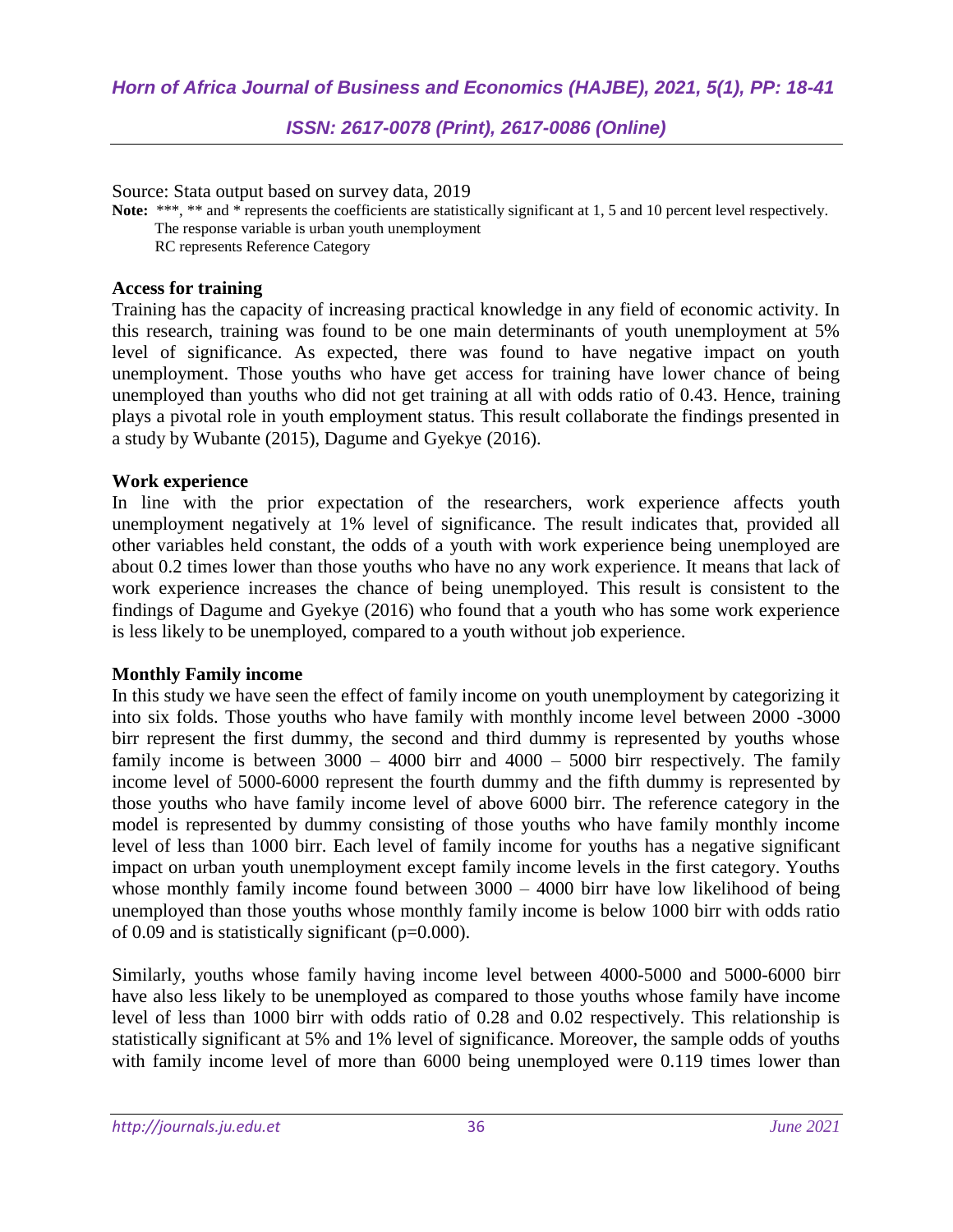those of youths whose family income level is below 1000 birr. This is an indication that the risk of being unemployed for youths is inversely related with family wealth. Indeed, the result is in line with prior expectation and supported by earlier related study of Amanuel (2016), who investigate that those youths whose family is poor are 30.1% more likely unemployed compared to those whose family are medium and above.

## **5. Summary, Conclusions and Policy Recommendations**

### **5.1. Summary and Conclusions**

Unemployment is one of the challenging socioeconomic problems of youths in urban area. The aim of this study was to investigate the demographic and socioeconomic determinants of urban youth unemployment in west Hararghe zone of Oromia national regional state. To achieve its objective logistic regression model were employed. In the logistic regression model, unemployment status of urban youths was taken as a dependent variable and 12 explanatory variables were included. From these explanatory variables eight of them namely, migration status, marital status, health status, family support, educational level, access to training, work experience and monthly family income were found as significant variables in determining urban youth unemployment. Whereas, gender, age, chat addictiveness and access to credit were found as insignificant.

The results showed that the chance of unemployment is higher for non – migrant as compared to migrant. On the other hand, the likelihood of being unemployed for married youths were lower as compared with single youths; and the likelihood of being unemployed is lower for those youths who have excellent health status as compared to youths with poor health status. Furthermore, the chance of being unemployed for those youths who did not get their family support is higher as compared to youths who get support from their families.

With regard to youth educational level, the study revealed that those youths who have higher level of education have exposed for the problem of unemployment as compared to illiterate youths. The findings further identify the importance of training and work experience in reducing urban youth unemployment. Those youths who have get access for training have lower chance of being unemployed than youths who did not get training; and the odds of youths with work experience being unemployed are lower than those youths who have no any work experience. Concerning monthly family income of respondents, those youths whose family monthly income is higher were less likely to be unemployed than those youths whose family income is lower. The risk of being unemployed for youths is inversely related with family income.

### **5.2. Policy Recommendations**

On the basis of the findings, the following policy recommendations were forwarded.

 Evidence from this study suggests that non migrant youths are more exposed to the problem of unemployment as compared to migrant youths since they have an inclination of choosing job type, job security and level of salary before joining the labour market. In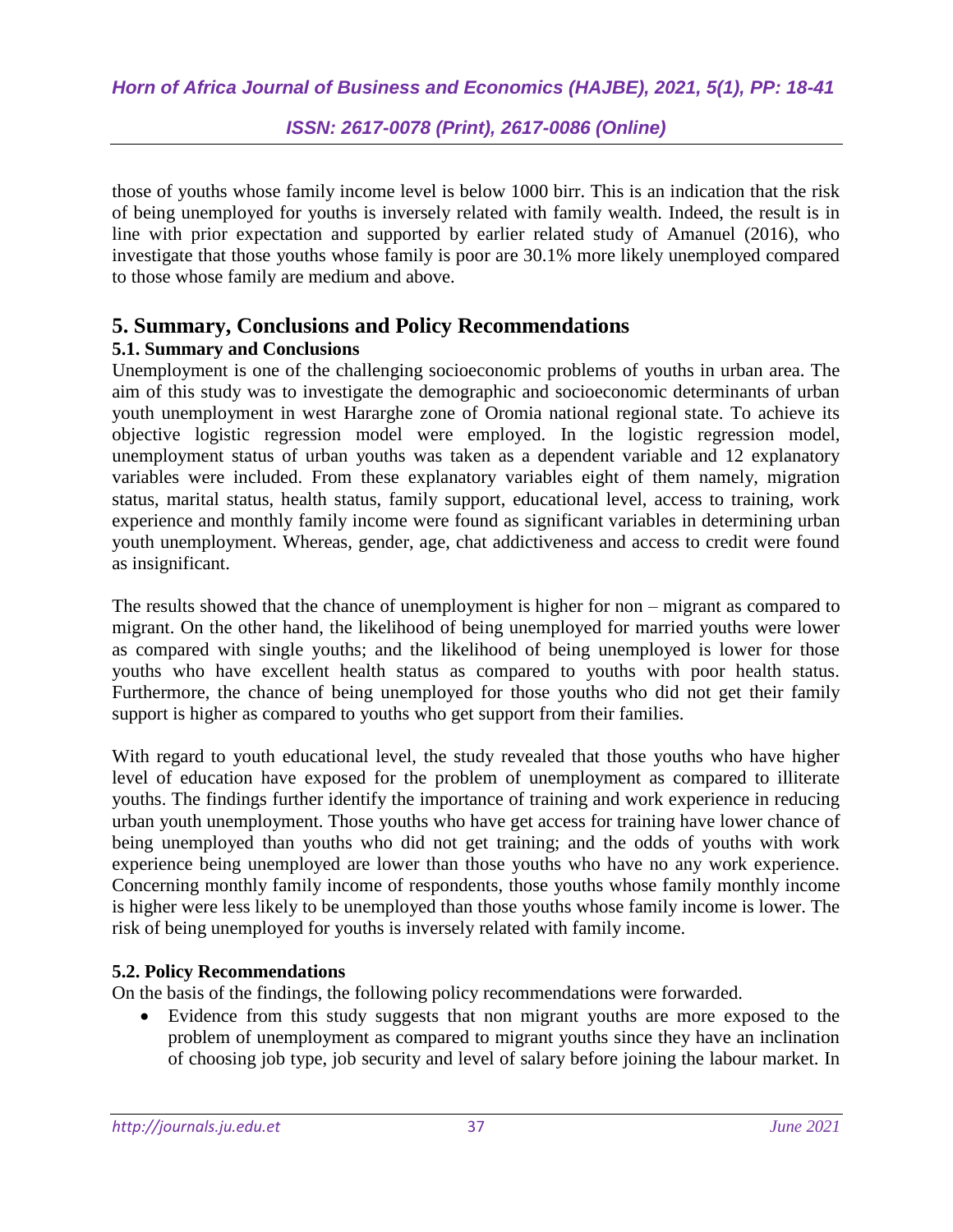this regard, more integrated effort needs to be exerted for changing their attitude towards job choice.

- It is observed that married youths are less likely to be unemployed than single youths because of their family responsibility forced them to become less choosy on the type of job. Youths are not only responsible for their family but also are responsible for their country. Hence, it is essential to provide awareness for single youths on the future responsibility they will hold and stakeholders should ease job entry obstacles so as to let them start work on their early ages.
- Youths with excellent health status are less exposed to unemployment problem. This finding attests to the importance of health service provision. Therefore, the government should give special attention for health sector in order to increase the mental and physical ability of youths towards their work.
- It is clear from the study that the prevalence of family support has negative impact on youth unemployment. Therefore, it is better for families and relatives to provide material and emotional support for youths so as to make them free from unemployment problem.
- The study found that education is not a precondition for youth's employment since illiterate youths are more employed than educated youths in the area. This result deserves special attention from policy makers. Measures which only focused upon increasing levels of education would not address the problems that youths are facing if the economy and the labour market are not able to provide job opportunities for educated youths. Focusing on education without paying attention to the employment opportunities at large may open up further challenges. Therefore, there is a need to expand the capacity of the economy and employment opportunities in the area to absorb the educated youths.
- Training and skill development play fundamental role for minimizing urban youth unemployment. Therefore, Capacitating youths through different short term and longterm training is important. Stakeholders should establish vocational training institutions where the youth can acquire skills in various activities like wood and metal work, beauty salon, tailoring and other entrepreneurial skills.
- It is found that youths which have no work experience were more unemployed. Thus, intervention is required to include more jobs for un-experienced youths by hiring institutions such as private organizations, government offices and non-governmental organizations. Incentives to encourage employers to work with un- experienced youths might be beneficial for capacitating youths work experience.
- Furthermore, the study recommended that the concerned bodies should try to improve the living conditions of urban households since youths from high income families are less likely to be unemployed than youths from poor families.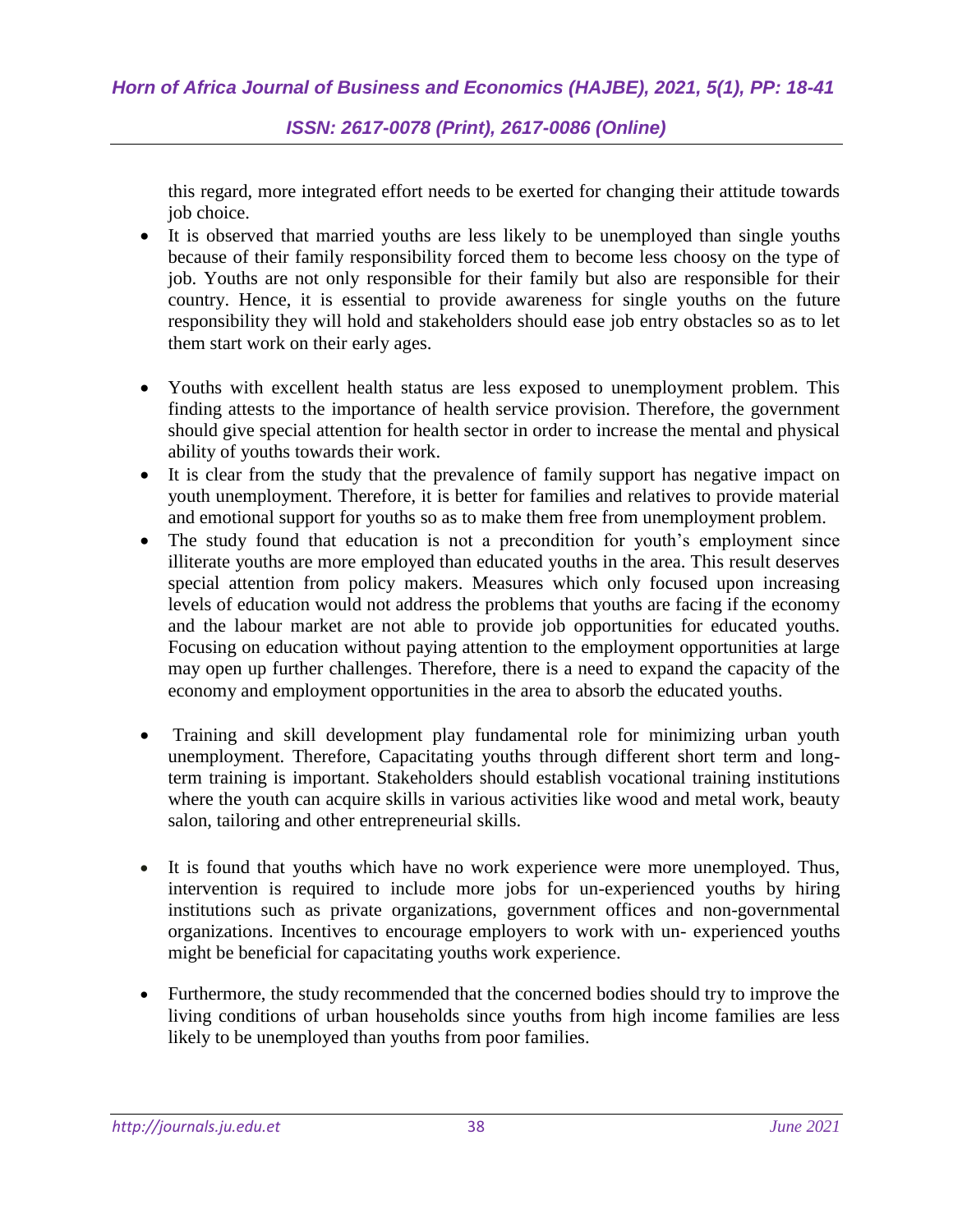## **References**

- Abebe, F. (2012). Unemployment in urban Ethiopia: determinants and impact on household welfare*, Ethiopian Journal of Economics*, vol 21, No. 2, October 2012.
- Alemnew, G. (2014). Socio-economic and demographic determinants of graduate youth unemployment: In the case of Debre Markos town, Amhara regional state. Master thesis, University of Gonder.
- Amanu, L. and Fufa, T. (2019). Determinants of urban youth unemployment: the case of Guder town, Western Shoa zone, Ethiopia. *International journal of research – Granthaalayah*   $7(8): 318 - 327.$
- Amanuel, D. (2016). Determinants of youth unemployment; Evidence from Ethiopia. *Global Journal of Human-Social Science: Arts & Humanities – Psychology,* Vol 16, Issue 4, Version 1.0, Hawassa University, Ethiopia.
- Asalfew, A. (2011). Demographic and socio economic determinants of youth unemployment in Debre Birhan town, North Showa administrative zone, Amhara national regional state. Master thesis, Addis Ababa University. Ethiopia.
- Asfaw, Z., Fekede G., Mideksa, B. (2018). Pre-scaling up of improved finger millet technologies: the case of Daro Lebu and Habro districts of west Hararghe zone, Oromia national regional state, Ethiopia, *IJAEE*, Vol. 4(2), pp. 131-139.
- Aynalem, S. and Mulugeta, D. (2018). Determinants of urban youth unemployment; Evidence from East Gojjam zone of Amhara region, Ethiopia.
- Bacha, B. (2014). Socioeconomic determinants of youth unemployment in Jimma town: Jimma administrative zone, Oromia national regional state. Master thesis, Jimma University.
- CBMS (2018). Youth unemployment and entrepreneurship in Ethiopia: Evidence from Dire Dawa and Addis Ababa. CBMS network updates, Vol. 14, number 1.
- Chikako, U. (2018). Multilevel modeling of determinants of youth unemployment in urban Ethiopia: Bayesian estimation approach. *International Journal on Data Science and Technology.* Vol. 4, No. 2, pp. 67-78.
- CSA (2014). Key findings on the 2014 urban employment unemployment survey, Addis Ababa, Ethiopia.
- CSA (2015). Statistical report on the 2015 urban employment unemployment survey, statistical bulletin, Addis Ababa, Ethiopia.
- CSA (2018). Statistical report on the 2018 urban employment unemployment survey, statistical bulletin, Addis Ababa, Ethiopia.
- Dagume, M. and Gyekye, A. (2016). Determinants of youth unemployment in South Africa: Evidence from the Vhembe district of Limpopo province. Environmental economics, 7(4), pp 59-67.
- Dejene, T., Mansingh, P. and Warkaw, L. (2016). Determinants of youth unemployment: The case of Ambo town, Oromia, Ethiopia. *International Journal of Economics and Business Management, 2016, 2(2), pp 162-169.*
- Fitsum, D. (2014). Unemployment and labor market in urban Ethiopia: Trends and current conditions. Center for Environment and Development, Addis Ababa University, Addis Ababa, Ethiopia.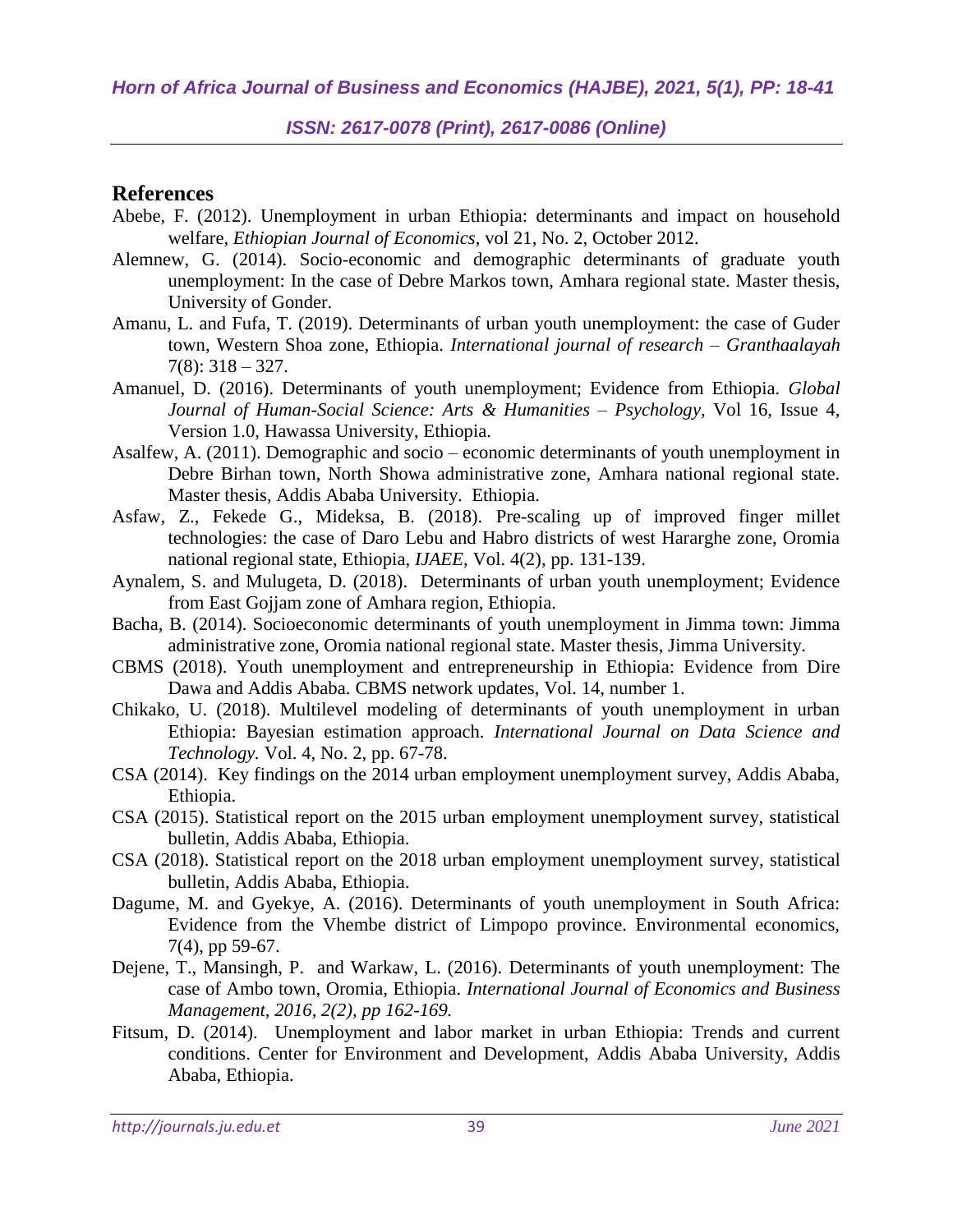#### *Horn of Africa Journal of Business and Economics (HAJBE), 2021, 5(1), PP: 18-41*

*ISSN: 2617-0078 (Print), 2617-0086 (Online)*

- Granovetter, M. (1973). The strength of weak ties: A network theory revisited. Sociological theory, Vol 1, pp 201-233.
- ILO (2018). World employment and social outlook: Trends. International Labour Office, Geneva.
- Johnson, R., and Wichern, D. (2007). Applied multivariate statistical analysis.  $6<sup>th</sup>$  edition, Pearson Prentice Hall, United States of America.
- Jovanovic, B. (1979). Job matching and the theory of tum-over. Joumal of Political Economy. Vol. 87(5), pp (972-990).
- Lamessa, M., Bijiga, I. and Lelisa, K (2018). Socio-economic impacts of youth unemployment in Ilu Ababor zone: The case of selected woredas, *International Journal of Political Science and Development*, Vol. 6(7), pp. 225-234.
- Lercari, C., Leitzel, H., Salem, J., Yifter, H. and Nanavati, M. (2017). Mitigating urban youth unemployment through information technology: Delala, the work connector.
- MoFED (2010). Growth and transformation plan (2010/11-2014/15). Addis Ababa: Ministry of Finance and Economic Development (MoFED).
- Muhdin, M. (2016). Detrminants of youth urban unemployment in urban areas of Ethiopia. International Journal of Scientific and Research Publications, Volume 6, Issue 5.
- Nganwa, P., Deribe A., and Mbaka, P. (2015). The nature and determinants of urban youth unemployment in Ethiopia: Public policy and administrative research, vol 5, no3.
- Rafik, M., Ahmad, I., Ullah, A. and Khan, Z. (2010). Determinants of unemployment: A case
- study of Pakistan economy (1998-2008). Abasyn Journal of Social Sciences, 3(1)
- Schultz, T. (1961). Investment in human capital: American economic review. Vol. 51 (1), PP (1- 17).
- Stephen, N. and Jackman, T. (1991). Unemployment. Person House LTD, New York.
- Tegegn, G. (2011). Socio-demographic determinants of urban unemployment: The case of Addis Ababa, *Ethiopian Journal of Development Research* Vol.33, No.2, October 2011.
- Thomas B., Ruth B., and Blession B. (2016). An investigation into the causes of unemployment among youths in the city of Harari. *Global Journal of Arts, Humanities and Social Sciences Vol.4, No.2, pp.90-102*.
- Tsegaw, K. (2019). Socioeconomic determinants of youth unemployment in Ethiopia, the case of Wolayta Sodo town, Southern Ethiopia. *Developing countries study.* Vol.9, No.10.
- World Bank Group (2016). Wages and employment in a crowded labor market.  $5<sup>th</sup>$  Ethiopian economic update.
- Wubante, A. (2015). Women and unemployment in Bahir Dar city, Ethiopia: Determinants and consequences. *American Scientific Research Journal for Engineering, Technology, and Sciences*, Volume 8, No 1, pp 14-41 Debre Birhan University, Debrebirhan, Ethiopia.
- Yangchen, T. (2017). Determinants of youth unemployment in Buthan. A thesis in KDI school of public policy and management.